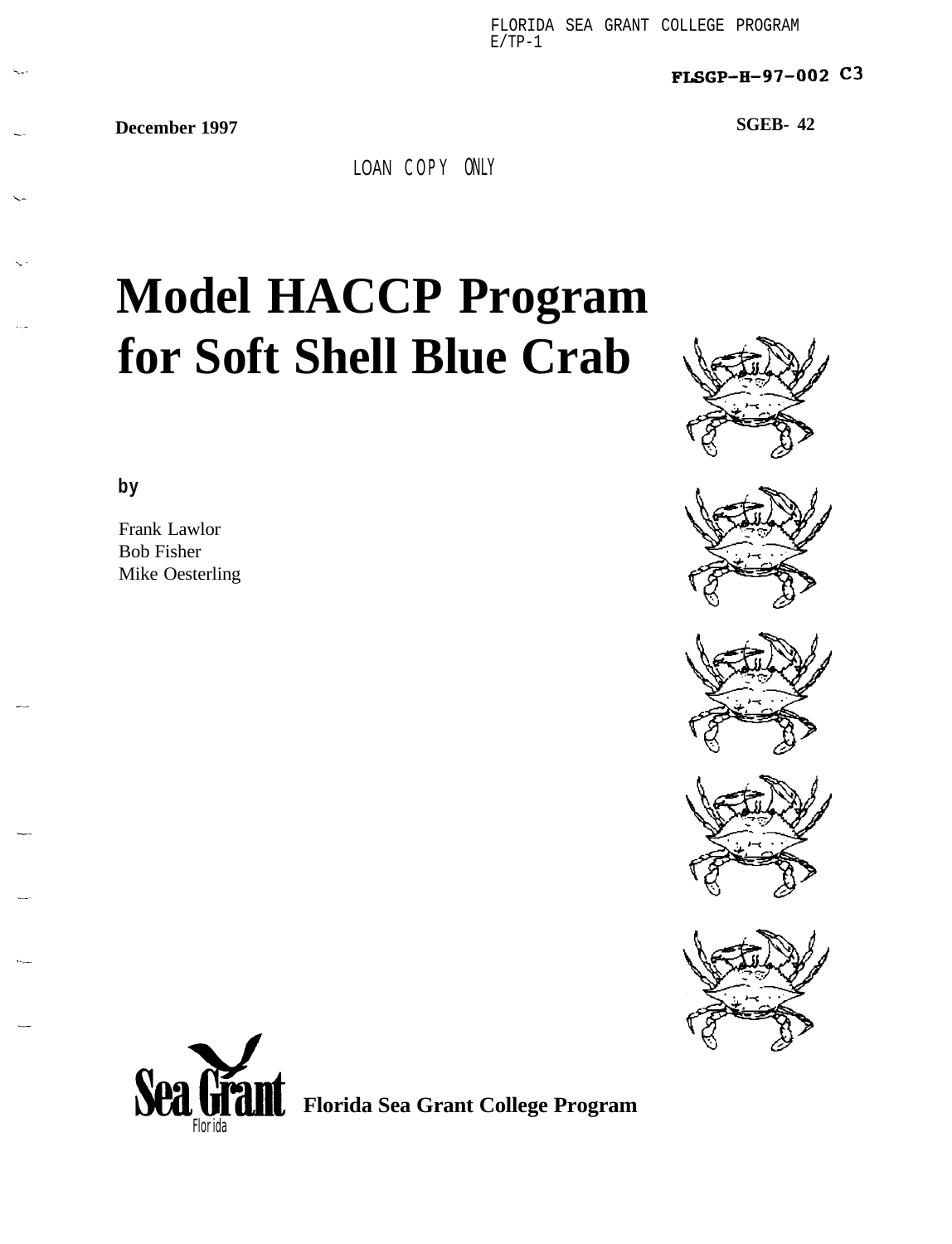## **Model HACCP Program for Soft Shell Blue Crab**

**by**

Frank Lawlor - Florida Sea Grant Extension Program Bob Fisher - Virginia Sea Grant Marine Advisory Service Mike Oesterling - Virginia Sea Grant Marine Advisory Service

December 1997

SGEB-42

Florida Sea Grant College Program University of Florida P.O. Box 110409 Gainesville, FL 3261l-0409 352-392-2801



-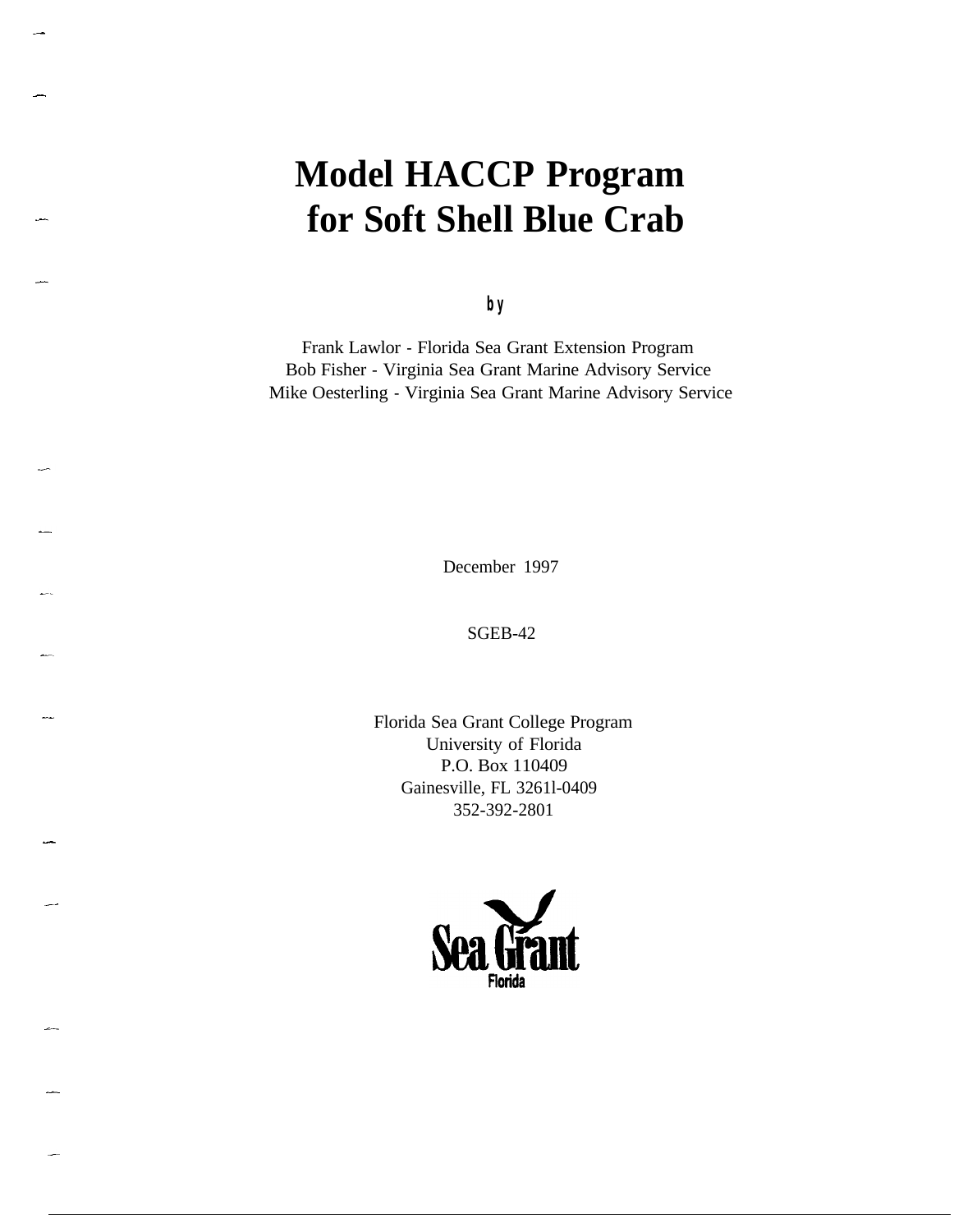| I. Introduction $\cdots$ $\cdots$ $\cdots$ $\cdots$ $\cdots$ $\cdots$ $\cdots$ $\cdots$ $\cdots$ $\cdots$ $\cdots$ $\cdots$ $\cdots$ $\cdots$ $\cdots$ $\cdots$ |  |
|-----------------------------------------------------------------------------------------------------------------------------------------------------------------|--|
|                                                                                                                                                                 |  |
|                                                                                                                                                                 |  |
| IV. Questions and Answers for Soft Crab Processing Operations 19                                                                                                |  |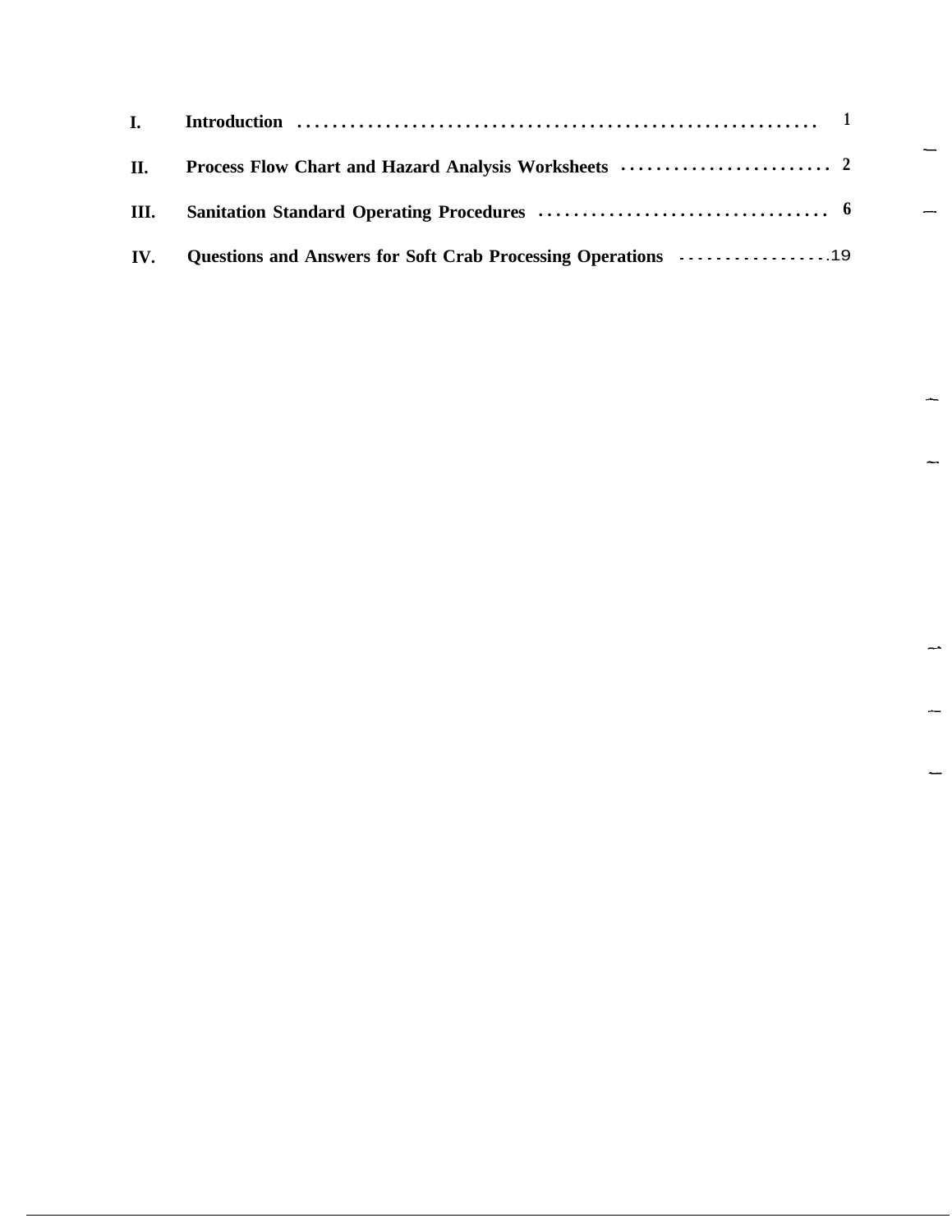### **I. Introduction**

In December of 1995, the Food and Drug Administration (FDA) issued new seafood regulations based on the principles of Hazard Analysis and Critical Control Point (HACCP) to ensure the safe processing and importing of fish and fishery products. All wholesale seafood firms and importers of seafood products that are intended for human consumption must comply with these regulations. This includes firms established to produce soft shell crab for the wholesale marketplace.

### **What is HACCP?**

HACCP is a management tool used to protect consumers from biological, chemical and physical hazards in seafood products. As a food processor, blue crab shedding operations are required to develop a HACCP plan for their product, keep the plan on file, adhere to the elements of their individual plan, explain and defend their plan to regulators and keep records that indicate all elements of their plan were followed. While this may appear to be time consuming and hard to comply with, HACCP is actually a common sense approach to ensure the safety of your soft crab shedding operation.

### **Seven Principles of HACCP:**

- 1. Conduct hazard analysis and identify preventive measures.
- 2. Identify critical control points.
- 3. Establish critical limits.
- 4. Monitor each critical control point.
- 5. Establish corrective actions to be taken when a critical limit deviation occurs.
- 6. Establish a recordkeeping system.
- 7. Establish verification procedures.

This list may seem confusing and difficult to achieve, however, the enclosed example of a model HACCP plan that has been designed for the soft shell crab processing industry should be easy to follow and put you well on your way to developing your own HACCP plan to meet food safety and regulatory requirements.

### **What does the HACCP regulation require my company to do?**

1. HACCP regulations require processors to conduct a hazard analysis to determine whether there are any food safety hazards that are likely to occur and identify preventive measures that can be used to control those hazards.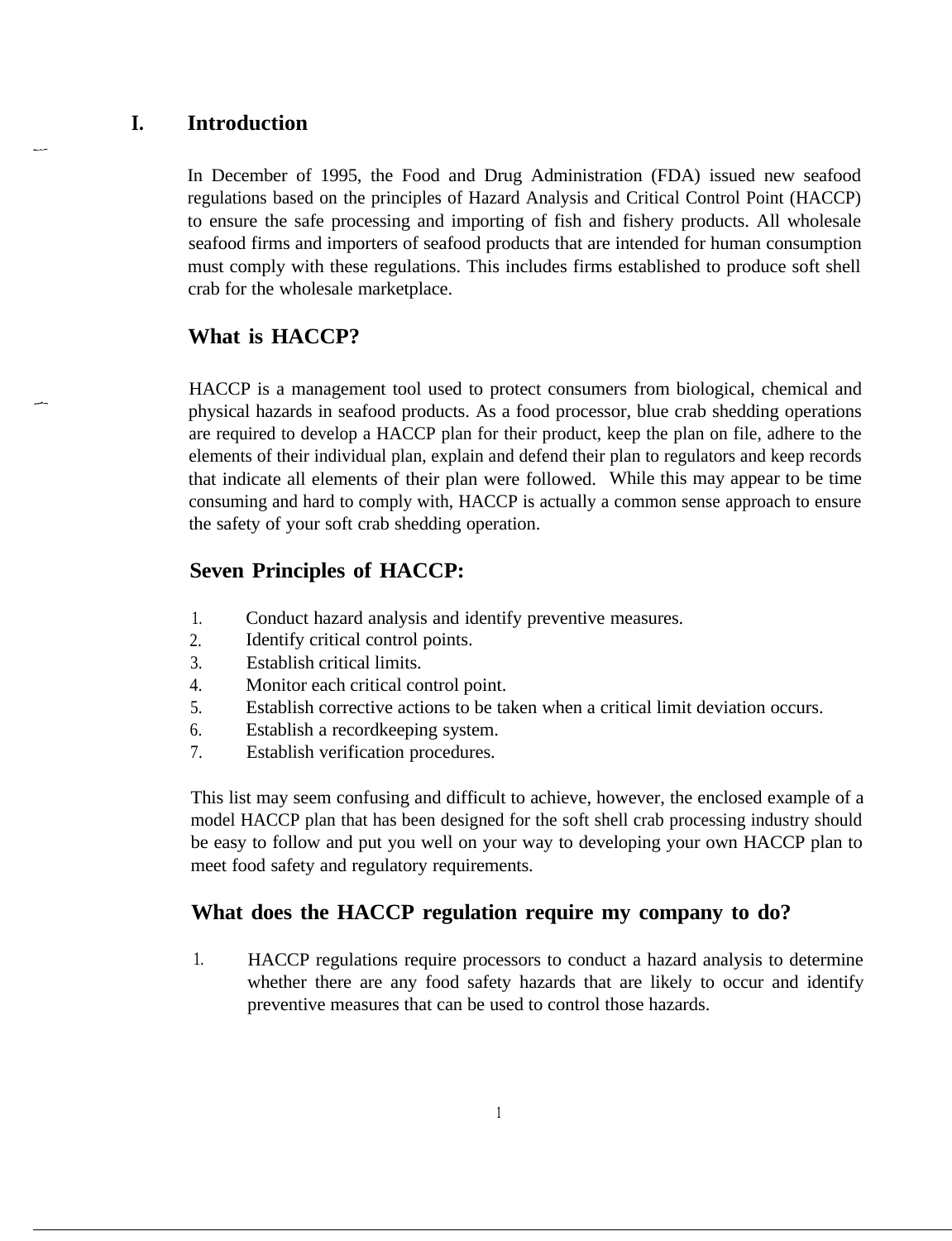- 2. Develop and implement a written HACCP plan whenever a hazard analysis reveals that a safety hazard exists.
- 3. Monitor and keep written records of sanitation standard operating procedures to insure that the plant is operating in a sanitary method.

### **HOW DO I MEET THE ABOVE REQUIREMENTS ?**

**Assemble a HACCP Team.** These people that will:

- 1. Describe your soft crab operation and distribution processes.
- 2. Develop a flow diagram of how your product moves through your physical facility.
- 3. Write the SSOP and the HACCP plan.
- 4. Implement the SSOP and HACCP system.
- 5. HACCP and SSOP plans are process, product and location specific. Each firm, plant, location and product must have a specific HACCP and SSOP plan.

### **II. Process Flow Chart and Hazard Analysis Worksheets**

The following chart diagrams the receiving, handling (holding), processing, packing and shipping used in a typical blue crab shedding operation. Remember, your location and process may be different and require modifications to meet your firm's and regulatory agencies' concerns.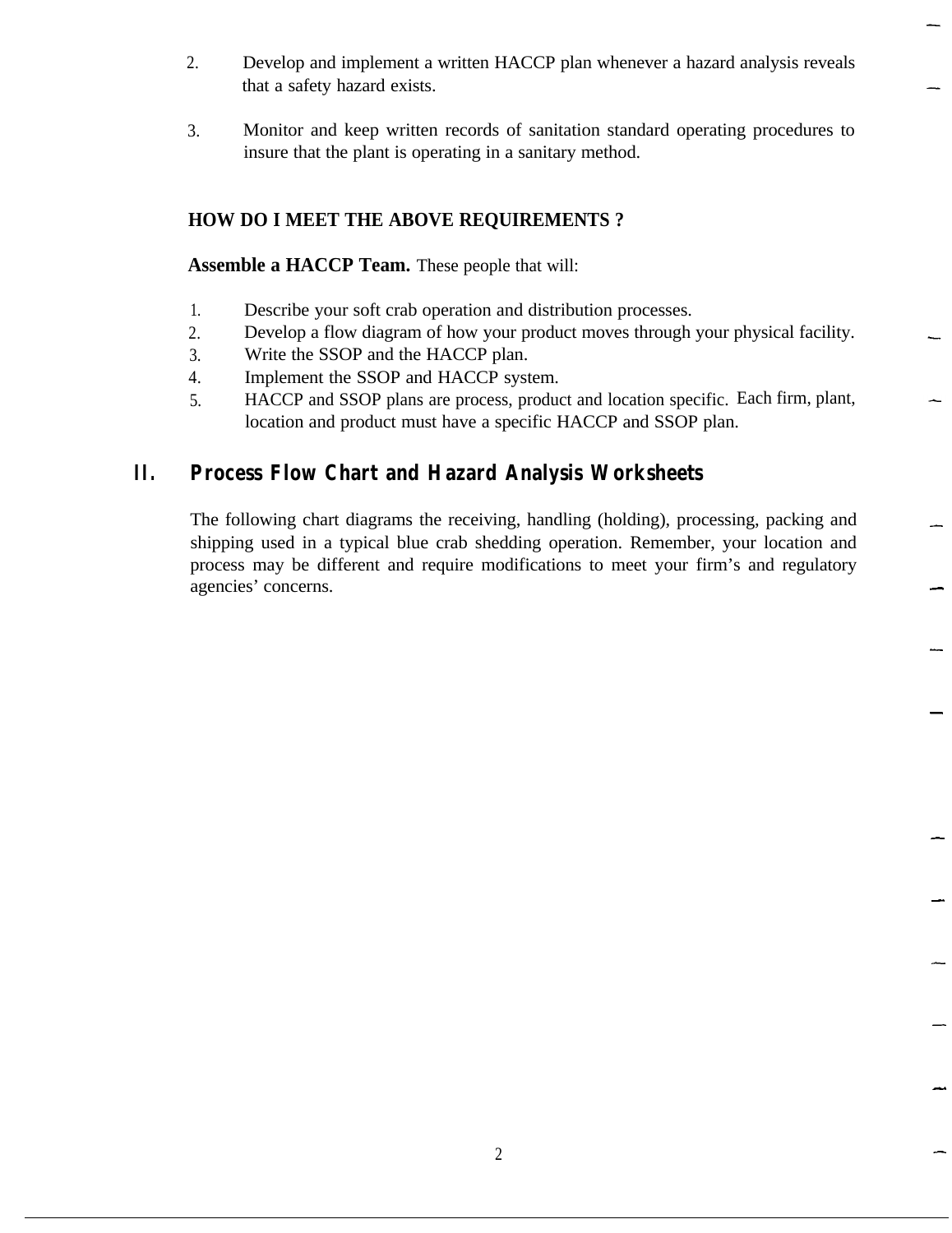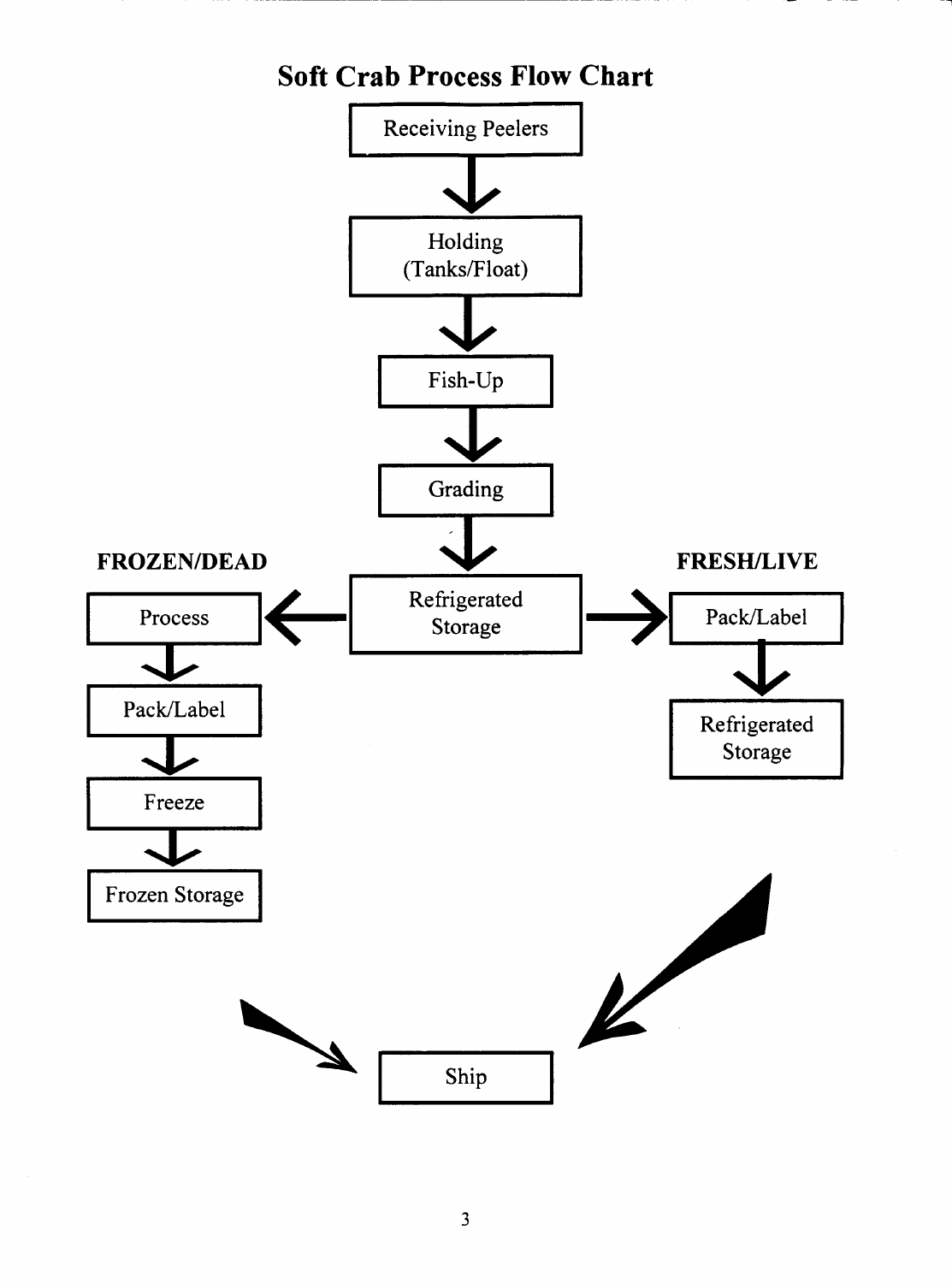### **Hazard Analysis Worksheets for Typical Soft Crab Shedding Operations**

| (1)<br>Ingredient/<br>Processing Step | (2)<br>Identify potential<br>hazards introduced,<br>controlled or<br>enhanced at this step | (3)<br>Are any<br>potential<br>food-safety<br>hazards<br>significant<br>(Yes/No) | (4)<br>Justify your decision for column 3                                                            | (5)<br>What preventive measure(s) can<br>be applied to prevent the<br>significant hazards?                                 | (6)<br>Is this<br>step a<br>critical<br>control<br>point?<br>(Yes/No) |  |  |
|---------------------------------------|--------------------------------------------------------------------------------------------|----------------------------------------------------------------------------------|------------------------------------------------------------------------------------------------------|----------------------------------------------------------------------------------------------------------------------------|-----------------------------------------------------------------------|--|--|
| Receiving                             | <b>BIOLOGICAL</b><br><b>Bacterial Pathogens</b>                                            | Yes                                                                              | -Raw crabs can be a source of<br>pathogens.                                                          | -For frozen crabs, pathogens<br>may not be affected by freezing.<br>However, product to be properly<br>cooked by consumer. | N <sub>o</sub>                                                        |  |  |
|                                       | <b>CHEMICAL</b><br>Environmental<br>Contamination                                          | No                                                                               | No documented history of food<br>safety problems in soft crabs from<br>identified chemical hazards.  | -Proper cooking destroys<br>pathogens.                                                                                     |                                                                       |  |  |
|                                       | <b>PHYSICAL</b><br>None                                                                    |                                                                                  | -Obtain peelers from licensed<br>harvesters.                                                         |                                                                                                                            |                                                                       |  |  |
| Holding                               | <b>BIOLOGICAL</b><br>Bacterial Pathogens No                                                |                                                                                  | -Crabs are live.                                                                                     |                                                                                                                            |                                                                       |  |  |
|                                       | <b>CHEMICAL</b><br>None                                                                    |                                                                                  | -Cooking by consumer kills<br>pathogens.                                                             |                                                                                                                            |                                                                       |  |  |
|                                       | PHYSICAL<br>None                                                                           |                                                                                  | -Water source either directly from<br>harvesting water or from a potable<br>water source.            |                                                                                                                            |                                                                       |  |  |
| Fish-up                               | <b>BIOLOGICAL</b><br>Bacterial Pathogens No                                                |                                                                                  | -Performed on a regular schedule.                                                                    |                                                                                                                            |                                                                       |  |  |
|                                       | <b>CHEMICAL</b><br>None<br>PHYSICAL<br>None                                                |                                                                                  | -All mortalities. empty shells and<br>debris are removed from the<br>holding water.<br>-Live animal. |                                                                                                                            |                                                                       |  |  |
|                                       |                                                                                            |                                                                                  | Product Description: Fresh/frozen soft shell crabs (callinectes sapidus)                             |                                                                                                                            |                                                                       |  |  |
|                                       |                                                                                            |                                                                                  |                                                                                                      |                                                                                                                            |                                                                       |  |  |
|                                       |                                                                                            |                                                                                  | Method of Storage and Distribution: Refrigerated/frozen                                              |                                                                                                                            |                                                                       |  |  |
|                                       |                                                                                            |                                                                                  |                                                                                                      |                                                                                                                            |                                                                       |  |  |
|                                       |                                                                                            |                                                                                  | Intended Use and Consumer: Thaw frozen product: fully cook before consumption:<br>general public     |                                                                                                                            |                                                                       |  |  |
|                                       |                                                                                            |                                                                                  |                                                                                                      |                                                                                                                            |                                                                       |  |  |
|                                       |                                                                                            |                                                                                  |                                                                                                      |                                                                                                                            |                                                                       |  |  |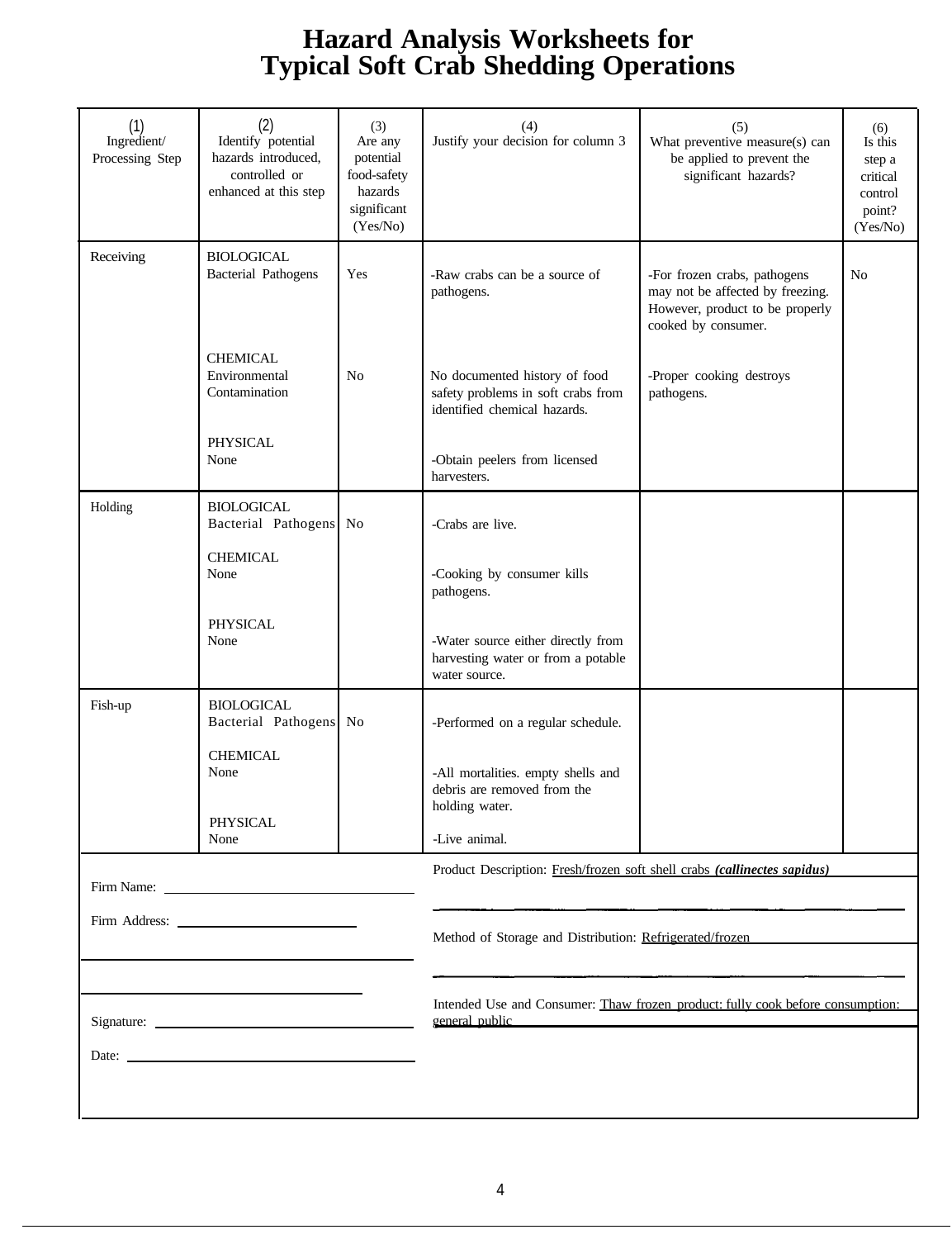### **Hazard Analysis Worksheets for Typical Soft Crab Shedding Operations** \_a

|                                           | $\mathbf{v}$ at                                                                                                  |                                                                                | ັ                                                                           |                                                                                              |                                                                       |
|-------------------------------------------|------------------------------------------------------------------------------------------------------------------|--------------------------------------------------------------------------------|-----------------------------------------------------------------------------|----------------------------------------------------------------------------------------------|-----------------------------------------------------------------------|
| (1)<br>Ingredient/<br>Processing Step     | (2)<br>Identify potential<br>hazards introduced,<br>controlled or enhanced<br>at this step                       | (3)<br>Are any<br>potential food-<br>safety hazards<br>significant<br>(Yes/No) | (4)<br>Justify your decision for<br>column 3                                | $(5)$<br>What preventive measure(s)<br>can be applied to prevent the<br>significant hazards? | (6)<br>Is this<br>step a<br>critical<br>control<br>point?<br>(Yes/No) |
| <b>Grading</b>                            | <b>BIOLOGICAL</b><br>Pathogen Contamination No<br><b>CHEMICAL</b><br>None<br>PHYSICAL<br>None                    |                                                                                | -Pathogens can be<br>introduced from handling.                              | <b>SSOP</b>                                                                                  |                                                                       |
| <b>Processing</b><br>(soft crab trimming) | <b>BIOLOGICAL</b><br>Pathogen Contamination No<br>Pathogen Growth<br><b>CHEMICAL</b><br>None<br>PHYSICAL<br>None | N <sub>o</sub>                                                                 | -Pathogens can be<br>introduced from handling.                              | <b>SSOP</b>                                                                                  |                                                                       |
| <b>Pack/Label</b>                         | <b>BIOLOGICAL</b><br>Bacterial Contamination No<br><b>CHEMICAL</b><br>None<br><b>PHYSICAL</b><br>None            |                                                                                |                                                                             | Product is assumed to be<br>cooked according to SSOP                                         |                                                                       |
| <b>lFreeze</b>                            | <b>BIOLOGICAL</b><br><b>Bacterial Growth</b><br><b>CHEMICAL</b><br>None<br>PHYSICAL<br>None                      | No                                                                             | -Not likely to occur due to<br>rapid freezing rate.<br>-Controlled by SSOP. |                                                                                              |                                                                       |
| !Frozen Storage                           | <b>BIOLOGICAL</b><br><b>Bacterial Growth</b><br><b>CHEMICAL</b><br>None<br>PHYSICAL<br>None                      | N <sub>o</sub>                                                                 | -Product is frozen.<br>pathogen growth unlikely.                            | Product assumed to be<br>cooked by consumer. SSOP                                            |                                                                       |
| Refrigerated Storage                      | <b>BIOLOGICAL</b><br>Pathogen Contamination No<br>Pathogen Growth<br><b>CHEMICAL</b><br>None<br>PHYSICAL<br>None |                                                                                |                                                                             | Product is assumed to be<br>cooked by consumer.<br><b>SSOP</b>                               |                                                                       |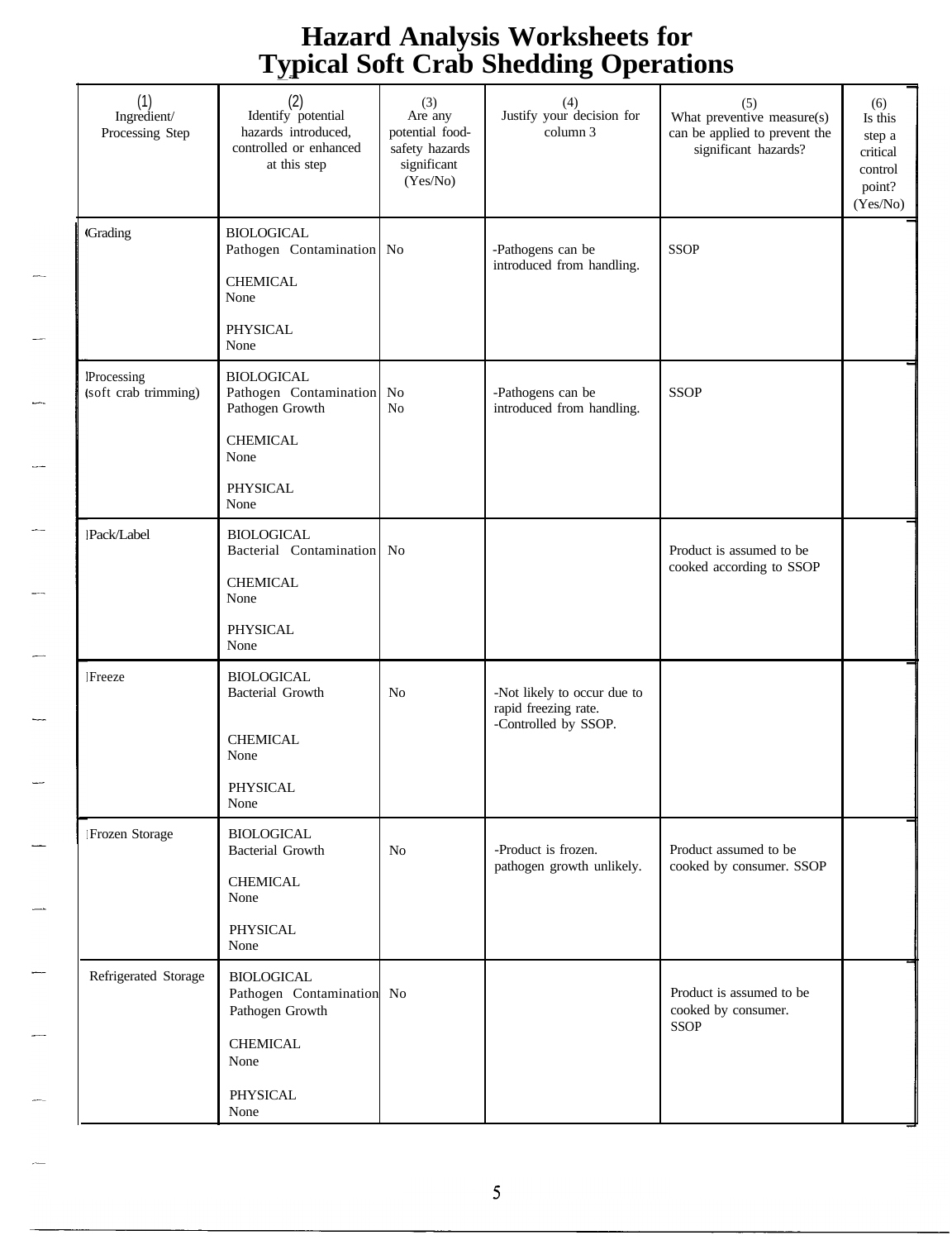You will notice that this hazard analysis does not identify any critical control points for soft shell blue crab production. While this will lessen your recordkeeping requirements in your HACCP plan, you will also note that the following section dealing with SSOP has recordkeeping requirements that must be followed to ensure your compliance with the current HACCP regulations.

### **III. Model SSOP (Standard Sanitation Operating Procedure) for Soft shell Blue Crab Operations**

This section details the procedure your firm should follow in determining the safety hazards and the methods used to prevent these hazards from occurring in your operation. It also outlines several suggested recordkeeping procedures, forms, frequency and record retention that the FDA requires under the HACCP regulation.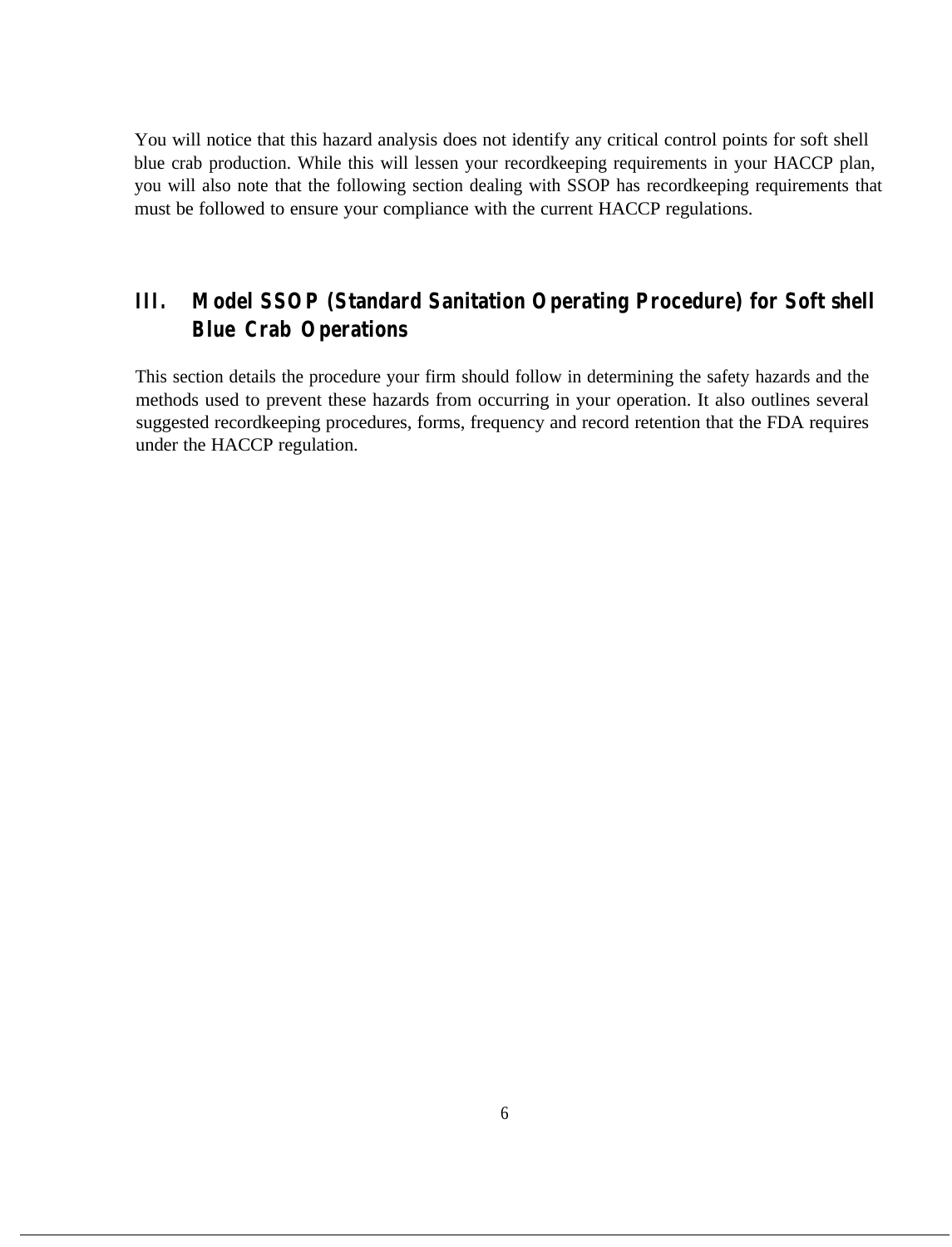# **SSOP**

#### **SOFT CRABS, INC. Head Shedder, Owner/Operator 1 Crab Street Crabville, FL**

Sanitation Standard Operating Procedures for Soft Crabs, Inc., a company producing fresh and frozen soft shell blue crabs *(Callinectes sapidus).* Soft shell blue crabs have no documented history of health or human safety problems stemming from identified chemical hazards. Additionally, soft shell blue crabs are a product that is to be fully cooked prior to consumption; there are no known instances of raw consumption. The proper cooking of crabs destroys bacterial pathogens naturally associated with blue crabs. The introductionof bacterial pathogens and/or viruses during processing will be controlled by the following sanitation controls. The owner/operator of Soft Crabs, Inc. assumes all responsibility for quality assurance, facility maintenance and production.

- 1. **GOAL:** Water that comes into direct contact with soft shell crabs, or is used in the shedding system, or is used in the manufacturing of ice, is derived from a safe and approved source.
- **PROCEDURE:** For the production of soft shell blue crabs, Soft Crabs, Inc. will use water in the shedding tanks or floats obtained from a source open for the direct harvest of blue crabs. Other water used in the operation that could come in contact with soft shell blue crabs will be potable obtained either from an approved well or city/county system. Ice manufactured on-site will be made from potable water obtained from either an approved well or city/county system. Ice not manufactured on-site will be obtained from a source that uses potable water.
- 2. **GOAL:** There is no cross-contamination between the potable water system and any nonpotable system.
	- **PROCEDURE:** Soft Crabs, Inc. will perform an inspection prior to each run (at least twice annually) to determine that no cross-contamination exists between potable and waste systems. Back-flow prevention valves will be checked for proper functioning on a monthly basis during periods of operation. The results of the inspections will be recorded on the production sanitation log.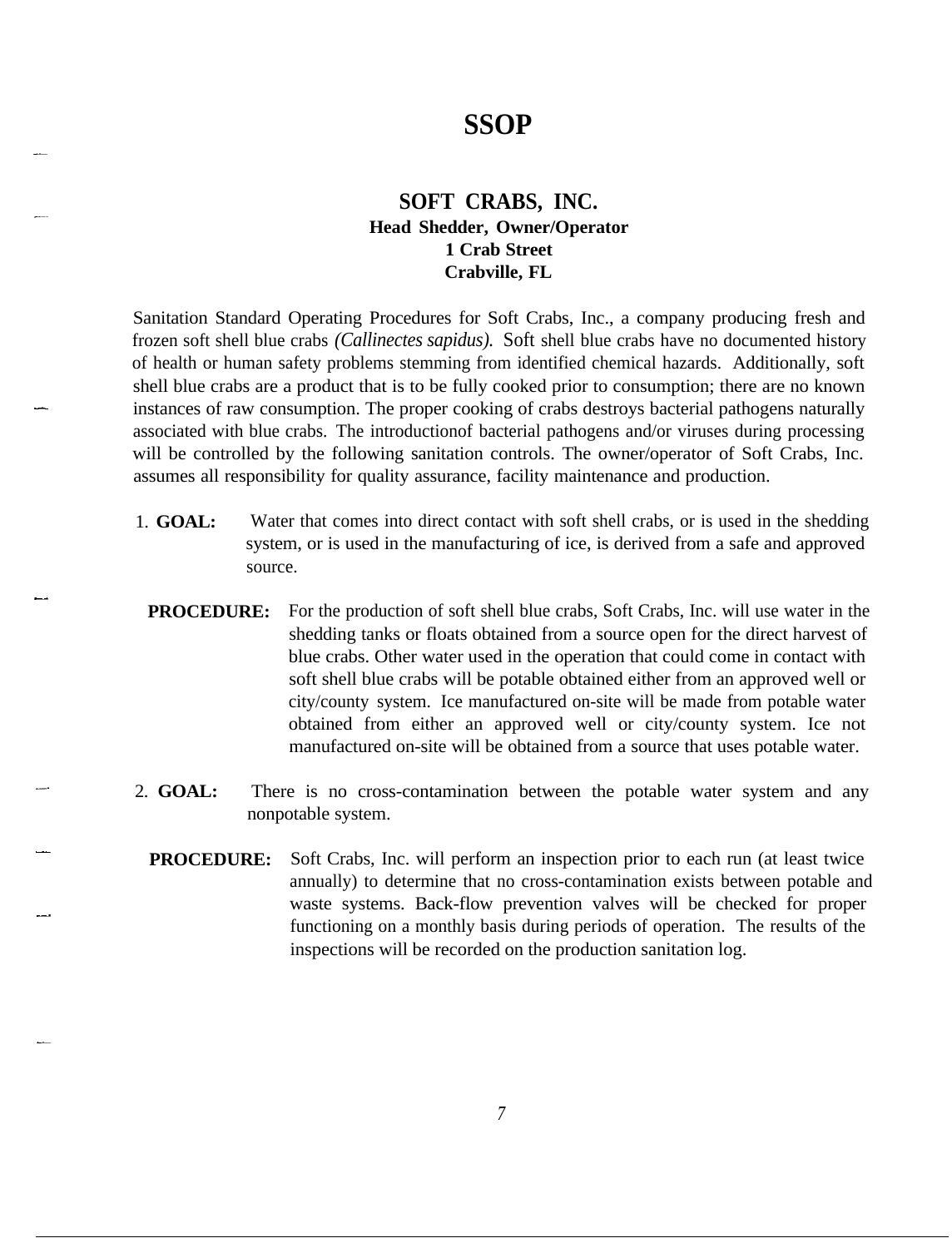- 3. **GOAL:** Source areas for peeler crabs are identified to insure compliance with any existing harvesting restrictions because of sanitation concerns.
	- **PROCEDURE:** Fishermen selling peeler crabs to Soft Crabs, Inc. will be legally licensed by the State of Florida to harvest peeler crabs and will fill out trip tickets telling the owner/operator where the peelers were harvested, prior to the owner/operator accepting the peelers. Peelers harvested by Soft Crabs, Inc. will not come from any crab harvesting restricted areas. A file of any state or federally implemented harvesting restrictions or regulations will be maintained for reference throughout the production season. An annual fishing vessel HACCP training record will be maintained for each vessel.
- **4. GOAL:** All soft shell crab contact surfaces and equipment for ice production and storage are designed of such material and workmanship to be easily cleaned and maintained in a sanitary manner. All such surfaces are designed to withstand the environment of its intended use.
	- **PROCEDURE:** All shedding facility equipment and utensils will meet any current recommended state and federal standards for their intended use. Soft Crabs, Inc. will evaluate the condition of the shedding facility and associated equipment monthly. The results of these evaluations will be recorded on a production sanitation maintenance log.
- **5. GOAL:** All utensils and surfaces of equipment that contact soft shell crabs during *"fish-up ",* grading and/or packaging are cleaned daily and sanitized after each *"fish-up "* and subsequent processing. (*"Fish-up "* is the physical removal of soft shell blue crabs from the shedding tanks or floats.)
	- **PROCEDURE:** All soft shell crab grading/packaging surfaces and utensils will be cleaned and sanitized. Before each fish-up all soft shell crab carrying trays will be cleaned of any debris. Following each fish-up soft shell crab carrying trays will be washed in a food-grade or commercial detergent, sanitized and stored properly. Grading and packaging areas will be free of debris prior to any grading/packaging event. Following grading/packaging, the area will be swept clean of debris and washed with food-grade or commercial detergent. Following each fish-up, grading and/or packaging event, the entire production area will be cleaned of debris. These results will be recorded on the production sanitation maintenance log.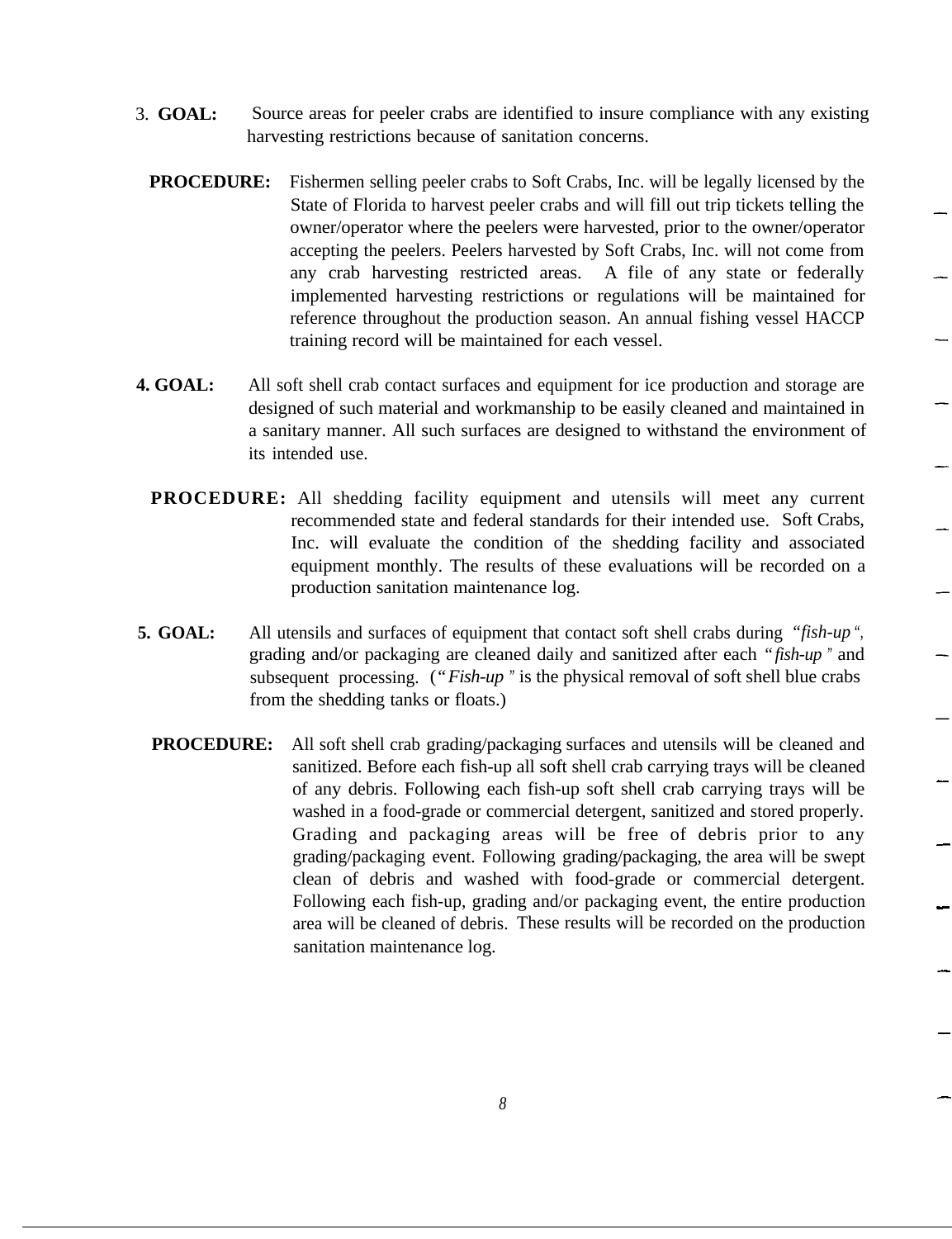- 6. **GOAL:** The hands of employees are kept clean and sanitary when handling soft shell crabs. All utensils used for grading and/or packaging are kept clean and sanitary.
- **PROCEDURE:** Prior to fish-up, all employees will wash their hands with an approved soap. Anti-bacterial "green" soap is easily available in most locations, and works well. This soap will clean and sanitize. An alternative is for employees to wash their hands, then use a hand-dip station near the grading/processing area to sanitize their hands prior to grading or processing crabs. Sanitizing dips will be either a chlorine-based solution or an Iodophor of sufficient concentration to assure sanitation. Hand dips utilizing chlorine will be made-up fresh prior to fish-up to a concentration of 100 ppm. Iodine-based hand dips will be made up once daily and maintained (visually) at a concentrationof approximately 25 ppm. Both Chlorine and Iodine based dips may be monitored by paper indicator strips to assure proper concentrations. A dip station for utensils must be maintained at the grading/packaging area. All utensils will be washed and sanitized following grading/packaging events and dipped again prior to use. Employees will be provided periodic training on sanitation procedures and personal hygiene, with records of training retained in the employee training file.
- 7. **GOAL:** Any employee of Soft Crabs, Inc. who has or may have, by medical examination or owner/operator observation, an illness, infected wound, an open lesion such as a boil or sore, or any other problem that might contaminate live soft shell blue crabs, soft crab contact surfaces or packaging materials, shall be excluded from any operations until the condition is healed or corrected.
	- **PROCEDURE:** It is the responsibility of the owner/operator of Soft Crabs, Inc. to observe the apparent well-being of all personnel on a daily basis. At any indication of injury or illness that may compromise live soft shell blue crabs due to contamination, the owner/operator will remove that person from the production facility. Observations will be recorded on the production sanitation maintenance log. Periodic employee training on safe handling of all hazardous materials used will be conducted and entered into the employee training file. Safety data sheets will be kept on file for all hazardous material involved with the production of soft crabs.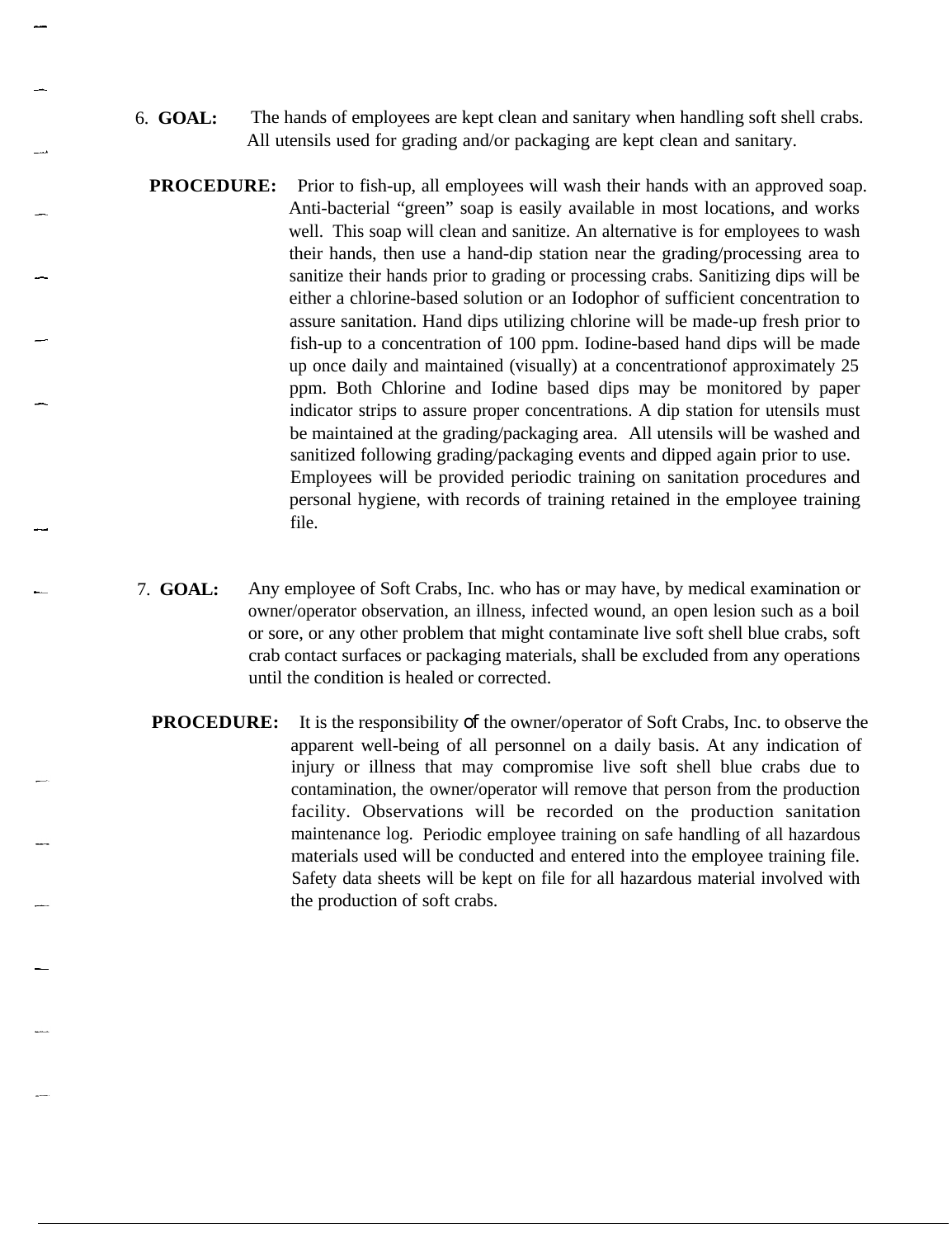- 8. **GOAL:** Soft shell crabs, soft shell crab contact surfaces and packaging materials shall be protected from contamination resulting from lubricants, fuel, pesticides, cleaning compounds, sanitizing agents or other chemical or physical contaminants.
	- **PROCEDURE:** All cleaning compounds and sanitizing agents, lubricants, fuel or pesticides will be clearly identified and stored away from the soft shell crab production area or grading and packaging area. The production and grading/packaging areas will be inspected for possible contamination sources and to make sure toxic compounds are adequately labeled and stored properly. The results will be documented on the production sanitation maintenance log.
- 9. **GOAL:** Live soft shell blue crabs will be physically separated from incoming peelers during refrigerated storage.
	- **PROCEDURE:** Under normal conditions, live soft shell blue crabs are not stored in the same cooler as peeler crabs waiting to be distributed to shedding tanks. Coolers will be inspected to insure soft shell blue crabs are stored properly. This inspection will be recorded on the production sanitation maintenance log. Additionally, the temperatureof the soft shell crab storage equipment will be maintained to provide protection from thermal abuse of the live animal. Temperature inspections will be recorded on the production sanitation maintenance log. Temperature recording devices will be calibrated at the beginning of each soft crab production season and recorded on a temperature equipment calibration log.
- 10. **GOAL:** Adequate, readily accessible toilet facilities that provide for proper sewage disposal shall be available and maintained in a sanitary condition and in good repair.
	- **PROCEDURE:** Toilet facilities are provided for employees away from the production, grading and packaging areas. Running water at suitable temperatures will be provided. The condition of the toilet facilities will be inspected daily and results recorded on the production sanitation maintenance log.
- 11. **GOAL:** No pests are in the grading or packaging area.
	- **PROCEDURE:** Control strategies will be implemented to manage the presence of rodents, insects, birds or other pests in the grading or packaging area. Soft Crabs, Inc. will be inspected for the presence of pests, with observations recorded on the production sanitation maintenance log.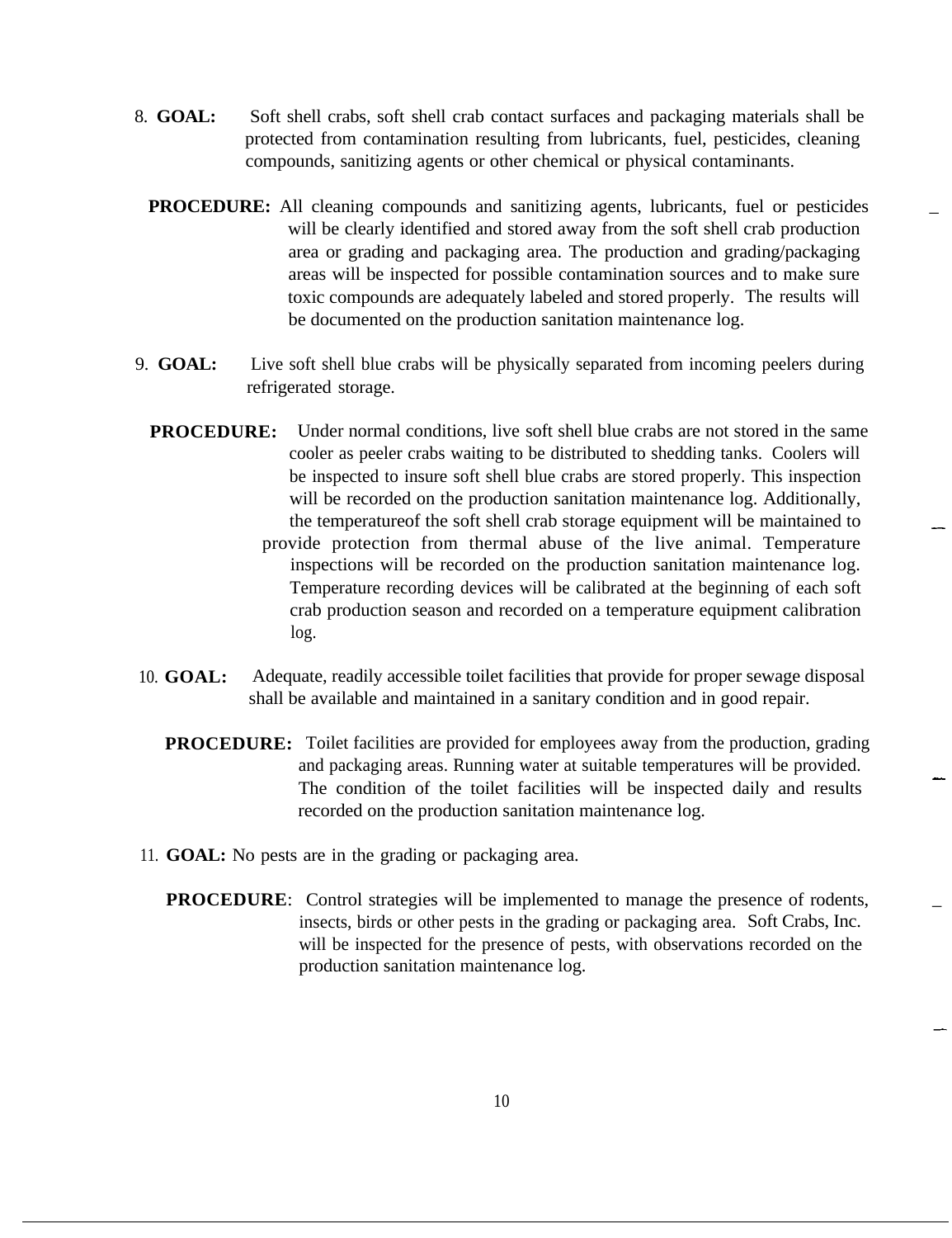- 12. **GOAL:** The production, grading and packaging areas of Soft Crabs, Inc. are designed to minimize the risks of contamination of the live soft shell crabs, contact surfaces and packaging material.
	- **PROCEDURE:** The owner/operator of Soft Crabs, Inc. will conduct a monthly review of the shedding facility and grading/packaging area layout and physical structure to ensure that contamination of any aspect of the production of live soft shell blue crabs does not occur from internal or external sources. Observations will be recorded on the production sanitation maintenance log.
- 13. **GOAL:** Live soft shell crab production areas, grading and packaging areas are free of waste and birds.
	- **PROCEDURE:** The empty shells (exuviae) of shed crabs will be removed from all shedding tanks at each "fish-up" and disposed of in a trash can. Any trash or debris generated in the grading and/or packaging process will be cleaned up immediately after these events and disposed of in the proper receptacle. Trash receptacles will be removed from the property of Soft Crabs, Inc. in a timely manner to prevent the generation of odors or attraction of pests and disposed of properly. The condition of the trash area will be inspected and recorded on the production sanitation maintenance log.

There are two sets of sample records included that you can use to monitor your SSOP that would be in compliance with the HACCP regulations. The "A" set includes forms that you can use to monitor everything in your SSOP. While this is a straight forward way to handle your record keeping responsibilities, it includes many forms and requires a lot of paperwork. The "B" set of forms also includes forms that can be used for HACCP compliance but has the advantage of keeping paperwork to a minimum.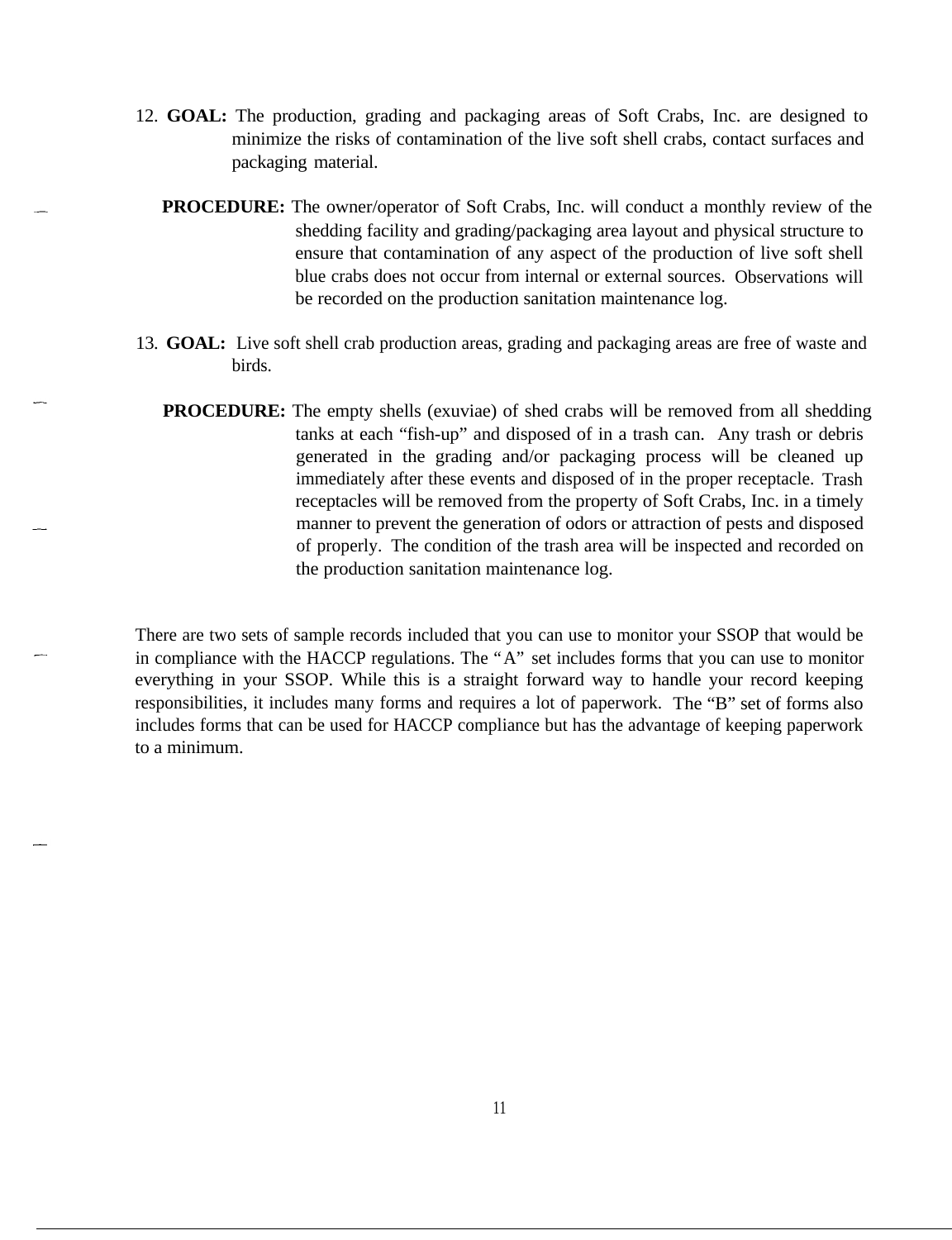### FORM A-l **SOFT CRABS, INC. Crabville, FL Production Sanitation Maintenance Log for (day/month/year) / / - - -**

| <b>Employee and Equipment Sanitation</b>                                         | <b>Fish-Up</b><br><b>Time</b><br><b>Initial</b> | <b>Fish-Up</b><br>Time<br><b>Initial</b> | <b>Fish-Up</b><br><b>Time</b><br><b>Initial</b> | <b>Fish-Up</b><br><b>Time</b><br><b>Initial</b> |
|----------------------------------------------------------------------------------|-------------------------------------------------|------------------------------------------|-------------------------------------------------|-------------------------------------------------|
| soft crab trays clean                                                            |                                                 |                                          |                                                 |                                                 |
| hand-dip station 50 -100 ppm chlorine*; or anti-bacterial<br>soap ready for use) |                                                 |                                          |                                                 |                                                 |
| utensil-dip stations $(100$ ppm chlorine; 25 ppm I)                              |                                                 |                                          |                                                 |                                                 |
| all equipment clean and sanitized                                                |                                                 |                                          |                                                 |                                                 |
| utensils/aprons/gloves clean and sanitized                                       |                                                 |                                          |                                                 |                                                 |
| all employees have appearance of good health                                     |                                                 |                                          |                                                 |                                                 |
| employees have no heavy perfume, cologne or personal odors                       |                                                 |                                          |                                                 |                                                 |
| all employees have clean and sanitary hands                                      |                                                 |                                          |                                                 |                                                 |

| <b>Sanitation Condition</b>                            | <b>Daily</b><br><b>Initial</b><br><b>Time</b> | Post-Op<br>Time _____ Initial |
|--------------------------------------------------------|-----------------------------------------------|-------------------------------|
| all chemicals stored properly                          |                                               |                               |
| shipping and receiving areas clean                     |                                               |                               |
| storage area clean                                     |                                               |                               |
| cold storage area cleaned of debris                    |                                               |                               |
| waste cans/trash area clean                            |                                               |                               |
| hot water available at proper locations                |                                               |                               |
| restrooms clean                                        |                                               |                               |
| paper towels, toilet paper, soap adequate in restrooms |                                               |                               |
| pest control measures in place                         |                                               |                               |
| shedding tanks clean                                   |                                               |                               |

#### **Comments:**

\* (25 ppm Iodine solution may be used in lieu of chlorine dip)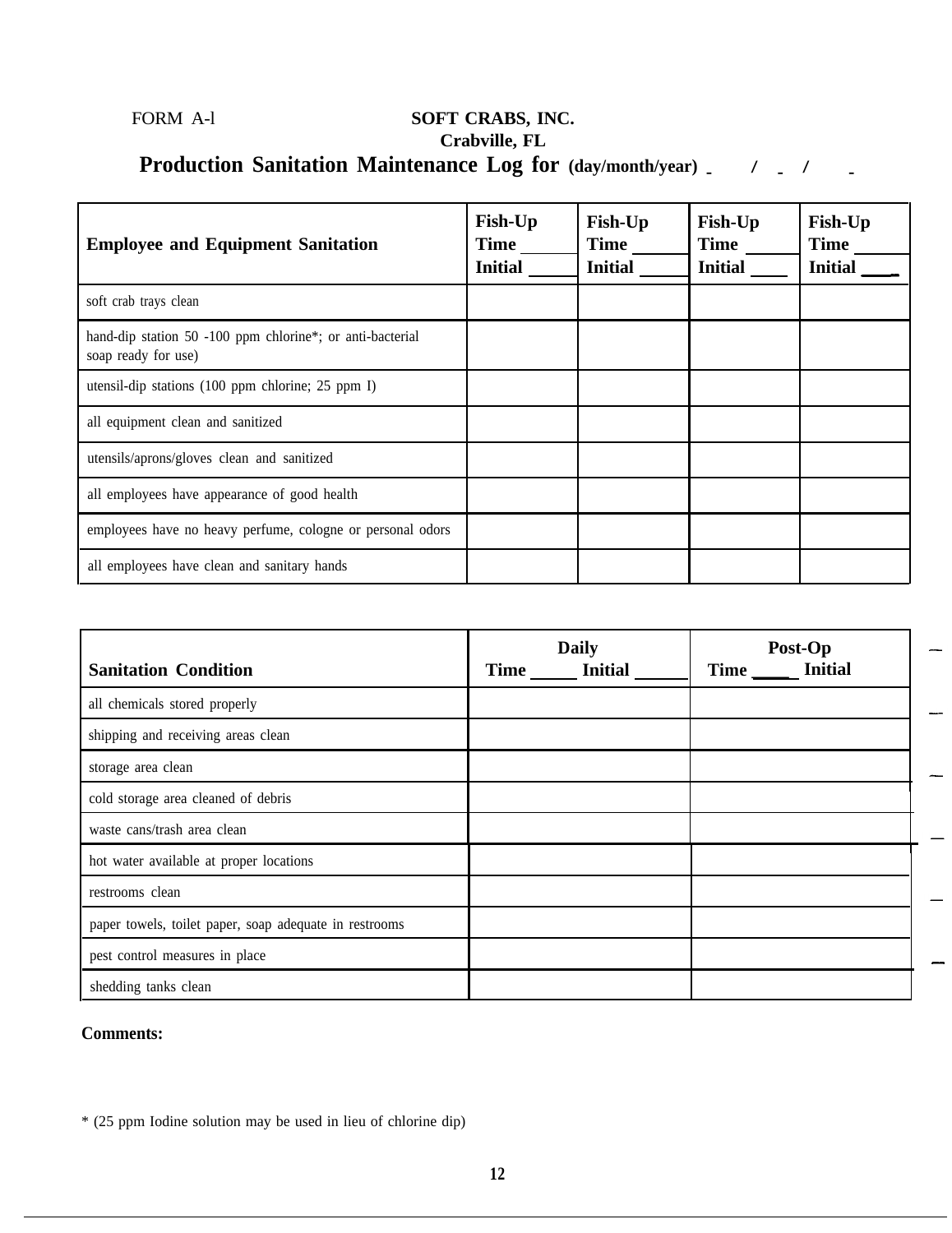### FORM A-2 **SOFT CRABS, INC.**

**Crabville, FL**

**Weekly Soft Shell Blue Crab Cooler and Freezer Storage Temperature Log**

| <b>DAY</b>      | <b>COOLER</b><br>Pre-Op / Post-Op                                                                                                                                                                                                                                                                                                                                                                                                                                                                                                                                                              | <b>FREEZER</b><br>Pre-Op / Post-Op                                                                                                                                                                                                                                                                                                                                                                                                                                                                                                                                                                                                                                                                                                                                                                                                                                         |
|-----------------|------------------------------------------------------------------------------------------------------------------------------------------------------------------------------------------------------------------------------------------------------------------------------------------------------------------------------------------------------------------------------------------------------------------------------------------------------------------------------------------------------------------------------------------------------------------------------------------------|----------------------------------------------------------------------------------------------------------------------------------------------------------------------------------------------------------------------------------------------------------------------------------------------------------------------------------------------------------------------------------------------------------------------------------------------------------------------------------------------------------------------------------------------------------------------------------------------------------------------------------------------------------------------------------------------------------------------------------------------------------------------------------------------------------------------------------------------------------------------------|
| <b>Monday</b>   | Time $\frac{1}{\sqrt{1-\frac{1}{2}}}\sqrt{1-\frac{1}{2}}$<br>Temp $\frac{1}{\sqrt{1-\frac{1}{2}}}\sqrt{1-\frac{1}{2}}$<br>Initial                                                                                                                                                                                                                                                                                                                                                                                                                                                              | Temp $\frac{1}{\sqrt{1-\frac{1}{2}}}\frac{1}{\sqrt{1-\frac{1}{2}}\sqrt{1-\frac{1}{2}}\left(\frac{1}{2}-\frac{1}{2}\right)}$<br>Initial                                                                                                                                                                                                                                                                                                                                                                                                                                                                                                                                                                                                                                                                                                                                     |
| <b>Tuesday</b>  | Time $\frac{1}{\sqrt{1-\frac{1}{2}}}\frac{1}{\sqrt{1-\frac{1}{2}}\sqrt{1-\frac{1}{2}}\sqrt{1-\frac{1}{2}}\sqrt{1-\frac{1}{2}}\sqrt{1-\frac{1}{2}}\sqrt{1-\frac{1}{2}}\sqrt{1-\frac{1}{2}}\sqrt{1-\frac{1}{2}}\sqrt{1-\frac{1}{2}}\sqrt{1-\frac{1}{2}}\sqrt{1-\frac{1}{2}}\sqrt{1-\frac{1}{2}}\sqrt{1-\frac{1}{2}}\sqrt{1-\frac{1}{2}}\sqrt{1-\frac{1}{2}}\sqrt{1-\frac{1}{2}}\sqrt{1-\frac{1}{2}}\sqrt{1-\frac{$<br>$Temp$ $I$ $I$<br>Initial                                                                                                                                                  | Time $\frac{1}{\sqrt{1-\frac{1}{2}}}\frac{1}{\sqrt{1-\frac{1}{2}}\sqrt{1-\frac{1}{2}}\sqrt{1-\frac{1}{2}}\sqrt{1-\frac{1}{2}}\sqrt{1-\frac{1}{2}}\sqrt{1-\frac{1}{2}}\sqrt{1-\frac{1}{2}}\sqrt{1-\frac{1}{2}}\sqrt{1-\frac{1}{2}}\sqrt{1-\frac{1}{2}}\sqrt{1-\frac{1}{2}}\sqrt{1-\frac{1}{2}}\sqrt{1-\frac{1}{2}}\sqrt{1-\frac{1}{2}}\sqrt{1-\frac{1}{2}}\sqrt{1-\frac{1}{2}}\sqrt{1-\frac{1}{2}}\sqrt{1-\frac{$<br>$Temp$ $I$<br>Initial                                                                                                                                                                                                                                                                                                                                                                                                                                  |
| Wednesday       | $Time$ $I$<br>$Temp$ $I$<br>Initial<br>$\mathcal{L}^{\text{max}}_{\text{max}}$<br>$\mathbf{I}$                                                                                                                                                                                                                                                                                                                                                                                                                                                                                                 | Time I<br>Temp I<br>Initial I                                                                                                                                                                                                                                                                                                                                                                                                                                                                                                                                                                                                                                                                                                                                                                                                                                              |
| <b>Thursday</b> | Time $\frac{1}{\sqrt{1-\frac{1}{2}}}\frac{1}{\sqrt{1-\frac{1}{2}}}\frac{1}{\sqrt{1-\frac{1}{2}}}\frac{1}{\sqrt{1-\frac{1}{2}}}\frac{1}{\sqrt{1-\frac{1}{2}}}\frac{1}{\sqrt{1-\frac{1}{2}}}\frac{1}{\sqrt{1-\frac{1}{2}}}\frac{1}{\sqrt{1-\frac{1}{2}}}\frac{1}{\sqrt{1-\frac{1}{2}}}\frac{1}{\sqrt{1-\frac{1}{2}}}\frac{1}{\sqrt{1-\frac{1}{2}}}\frac{1}{\sqrt{1-\frac{1}{2}}}\frac{1}{\sqrt{1-\frac{1}{2}}}\frac{1}{\sqrt$<br>Temp $\frac{1}{\sqrt{1-\frac{1}{2}}}\frac{1}{\sqrt{1-\frac{1}{2}}\sqrt{1-\frac{1}{2}}\sqrt{1-\frac{1}{2}}\sqrt{1-\frac{1}{2}}\sqrt{1-\frac{1}{2}}$<br>Initial 1 | Time $\frac{1}{\sqrt{1-\frac{1}{2}}}\frac{1}{\sqrt{1-\frac{1}{2}}\sqrt{1-\frac{1}{2}}\sqrt{1-\frac{1}{2}}\sqrt{1-\frac{1}{2}}\sqrt{1-\frac{1}{2}}\sqrt{1-\frac{1}{2}}\sqrt{1-\frac{1}{2}}\sqrt{1-\frac{1}{2}}\sqrt{1-\frac{1}{2}}\sqrt{1-\frac{1}{2}}\sqrt{1-\frac{1}{2}}\sqrt{1-\frac{1}{2}}\sqrt{1-\frac{1}{2}}\sqrt{1-\frac{1}{2}}\sqrt{1-\frac{1}{2}}\sqrt{1-\frac{1}{2}}\sqrt{1-\frac{1}{2}}\sqrt{1-\frac{$<br>Temp $\frac{1}{\sqrt{1-\frac{1}{2}}}\frac{1}{\sqrt{1-\frac{1}{2}}\sqrt{1-\frac{1}{2}}\sqrt{1-\frac{1}{2}}\sqrt{1-\frac{1}{2}}\sqrt{1-\frac{1}{2}}\sqrt{1-\frac{1}{2}}\sqrt{1-\frac{1}{2}}\sqrt{1-\frac{1}{2}}\sqrt{1-\frac{1}{2}}\sqrt{1-\frac{1}{2}}\sqrt{1-\frac{1}{2}}\sqrt{1-\frac{1}{2}}\sqrt{1-\frac{1}{2}}\sqrt{1-\frac{1}{2}}\sqrt{1-\frac{1}{2}}\sqrt{1-\frac{1}{2}}\sqrt{1-\frac{1}{2}}\sqrt{1-\frac{$<br>Initial $I$ $\qquad \qquad \qquad$ |
| Friday          | $Time$ $I$ $I$<br>$Temp$ $I$<br>Initial I                                                                                                                                                                                                                                                                                                                                                                                                                                                                                                                                                      | Time $\frac{1}{\sqrt{1-\frac{1}{2}}}\times\frac{1}{\sqrt{1-\frac{1}{2}}\sqrt{1-\frac{1}{2}}\sqrt{1-\frac{1}{2}}\sqrt{1-\frac{1}{2}}\sqrt{1-\frac{1}{2}}\sqrt{1-\frac{1}{2}}\sqrt{1-\frac{1}{2}}\sqrt{1-\frac{1}{2}}\sqrt{1-\frac{1}{2}}\sqrt{1-\frac{1}{2}}\sqrt{1-\frac{1}{2}}\sqrt{1-\frac{1}{2}}\sqrt{1-\frac{1}{2}}\sqrt{1-\frac{1}{2}}\sqrt{1-\frac{1}{2}}\sqrt{1-\frac{1}{2}}\sqrt{1-\frac{1}{2}}\sqrt{1-\$<br>$Temp$ $I$<br>Initial I                                                                                                                                                                                                                                                                                                                                                                                                                               |
| <b>Saturday</b> | Time $I$ $\frac{I}{I}$<br>$Temp$ $I$<br>Initial                                                                                                                                                                                                                                                                                                                                                                                                                                                                                                                                                | Time $\frac{1}{\sqrt{1-\frac{1}{2}}}\frac{1}{\sqrt{1-\frac{1}{2}}\sqrt{1-\frac{1}{2}}\sqrt{1-\frac{1}{2}}\sqrt{1-\frac{1}{2}}\sqrt{1-\frac{1}{2}}\sqrt{1-\frac{1}{2}}\sqrt{1-\frac{1}{2}}\sqrt{1-\frac{1}{2}}\sqrt{1-\frac{1}{2}}\sqrt{1-\frac{1}{2}}\sqrt{1-\frac{1}{2}}\sqrt{1-\frac{1}{2}}\sqrt{1-\frac{1}{2}}\sqrt{1-\frac{1}{2}}\sqrt{1-\frac{1}{2}}\sqrt{1-\frac{1}{2}}\sqrt{1-\frac{1}{2}}\sqrt{1-\frac{$<br>$Temp$ $I$ $I$<br>Initial $\boldsymbol{l}$ $\qquad \qquad$                                                                                                                                                                                                                                                                                                                                                                                             |
| <b>Sunday</b>   | $Time$ $I$ $\_\_\_\_\_\_\_\_\_\_\_\_\_\_\_\_\_\_\_\_\_\_\_\_\_\_\_\_\_\_\_\_\_\_\_$<br>$Temp$ $I$ $I$<br>Initial                                                                                                                                                                                                                                                                                                                                                                                                                                                                               | Time $\frac{1}{\sqrt{1-\frac{1}{2}}}\frac{1}{\sqrt{1-\frac{1}{2}}\sqrt{1-\frac{1}{2}}\sqrt{1-\frac{1}{2}}\sqrt{1-\frac{1}{2}}$<br>Temp $I$ $\frac{I}{I}$<br>Initial<br>I                                                                                                                                                                                                                                                                                                                                                                                                                                                                                                                                                                                                                                                                                                   |

 $\frac{1}{\sqrt{1-\frac{1}{2}}}\cos \frac{\pi}{2}$  to  $\frac{1}{\sqrt{1-\frac{1}{2}}}\cos \frac{\pi}{2}$ 

Comments: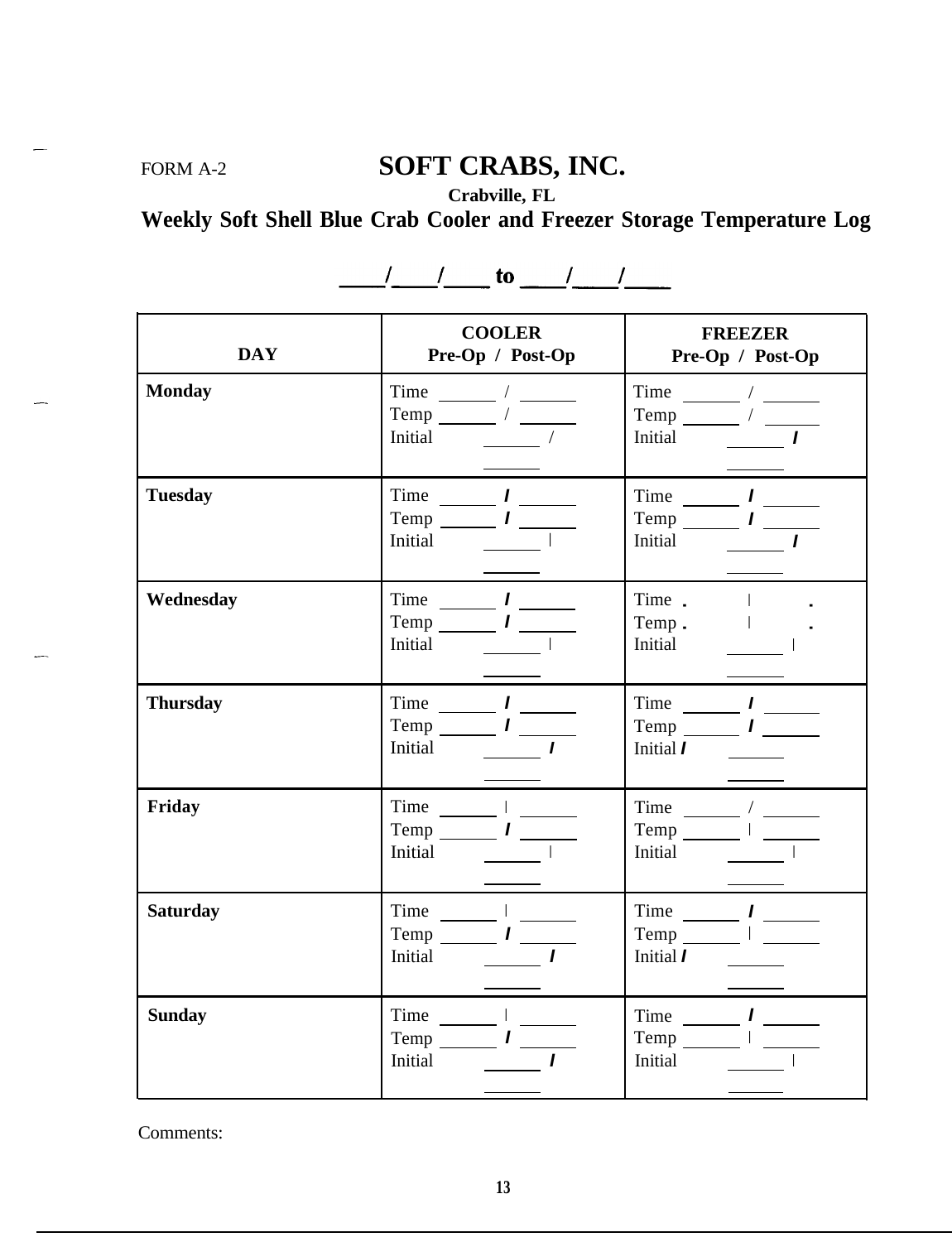FORM A-3

### **SOFT CRABS, INC.**

-

### **Crabville, FL**

### **Production Sanitation Log for run (year)**

| <b>Initial</b> | <b>Evaluation</b>                                                                                             |
|----------------|---------------------------------------------------------------------------------------------------------------|
|                | no cross-contamination between potable wastewater systems                                                     |
|                | production equipment in suitable condition                                                                    |
|                | physical condition of shedding facility and layout of equipment<br>suitable to minimize risk of contamination |
|                | refrigeration and freezer units cleaned                                                                       |

Comments: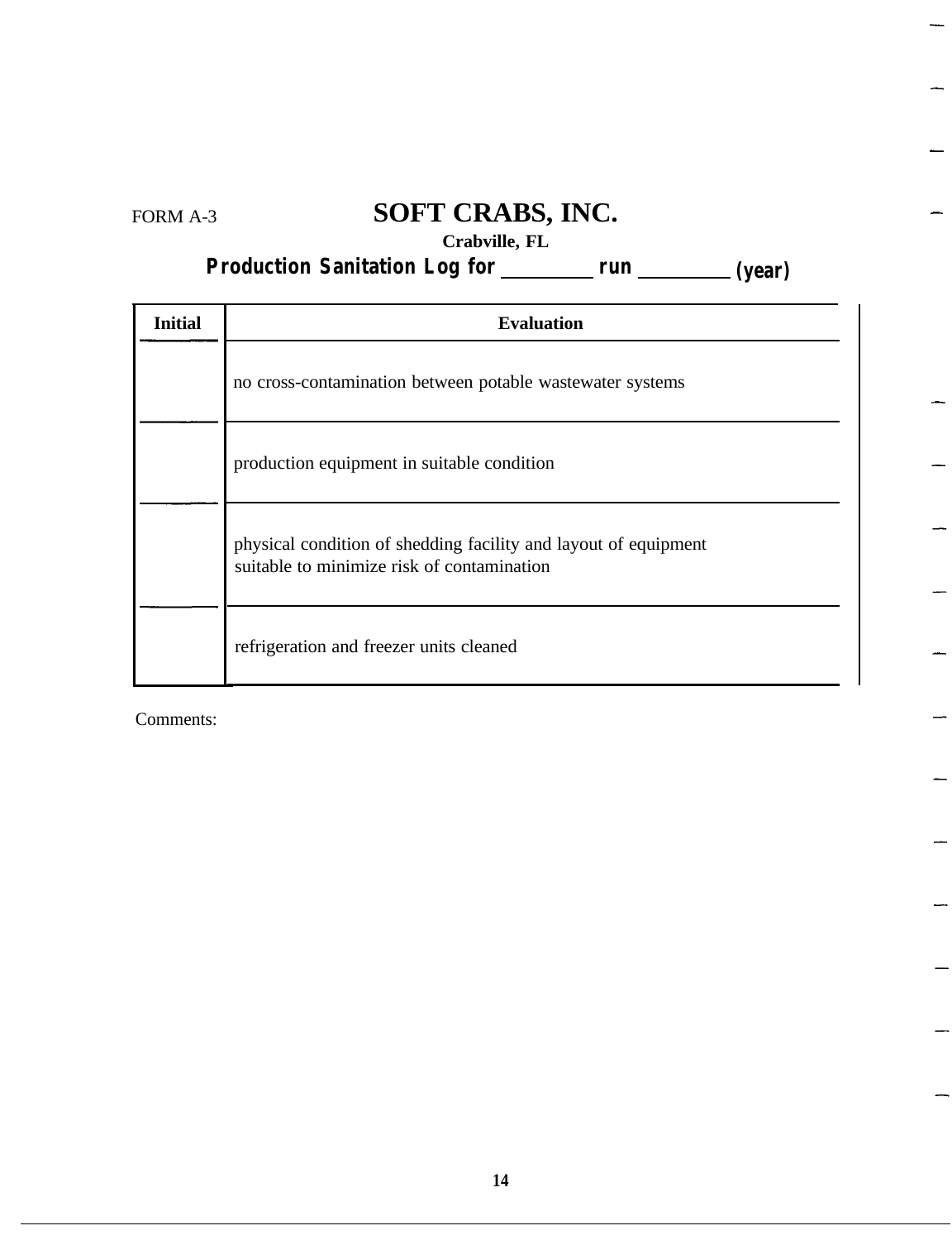## FORM A-4 **SOFT CRABS, INC.**

**Crabville, FL**

### **Temperature Equipment Calibration Log**

Instrument type(s): <u> 2008 - Andrea Albert III, am bhaile an t-Iomraidh ann an t-Iomraidh ann an t-Iomraidh ann an t-Iomraidh ann an </u> Instrument location(s):

#### **Method of Calibration**

Cooler

Freezer

| <b>Date</b><br><b>Calibrated</b> | <b>Calibration</b><br><b>Results (temp)</b><br><b>COOLER</b> | <b>Calibration</b><br><b>Results (temp)</b><br><b>FREEZER</b> | <b>Employee</b><br><b>Signature</b> | <b>Comments</b> |  |
|----------------------------------|--------------------------------------------------------------|---------------------------------------------------------------|-------------------------------------|-----------------|--|
|                                  | reference/instrument                                         | $\rm reference/instrument$                                    |                                     |                 |  |
|                                  |                                                              |                                                               |                                     |                 |  |
|                                  |                                                              |                                                               |                                     |                 |  |
|                                  |                                                              |                                                               |                                     |                 |  |
|                                  |                                                              |                                                               |                                     |                 |  |
|                                  |                                                              |                                                               |                                     |                 |  |
|                                  |                                                              |                                                               |                                     |                 |  |
|                                  |                                                              |                                                               |                                     |                 |  |

Comments: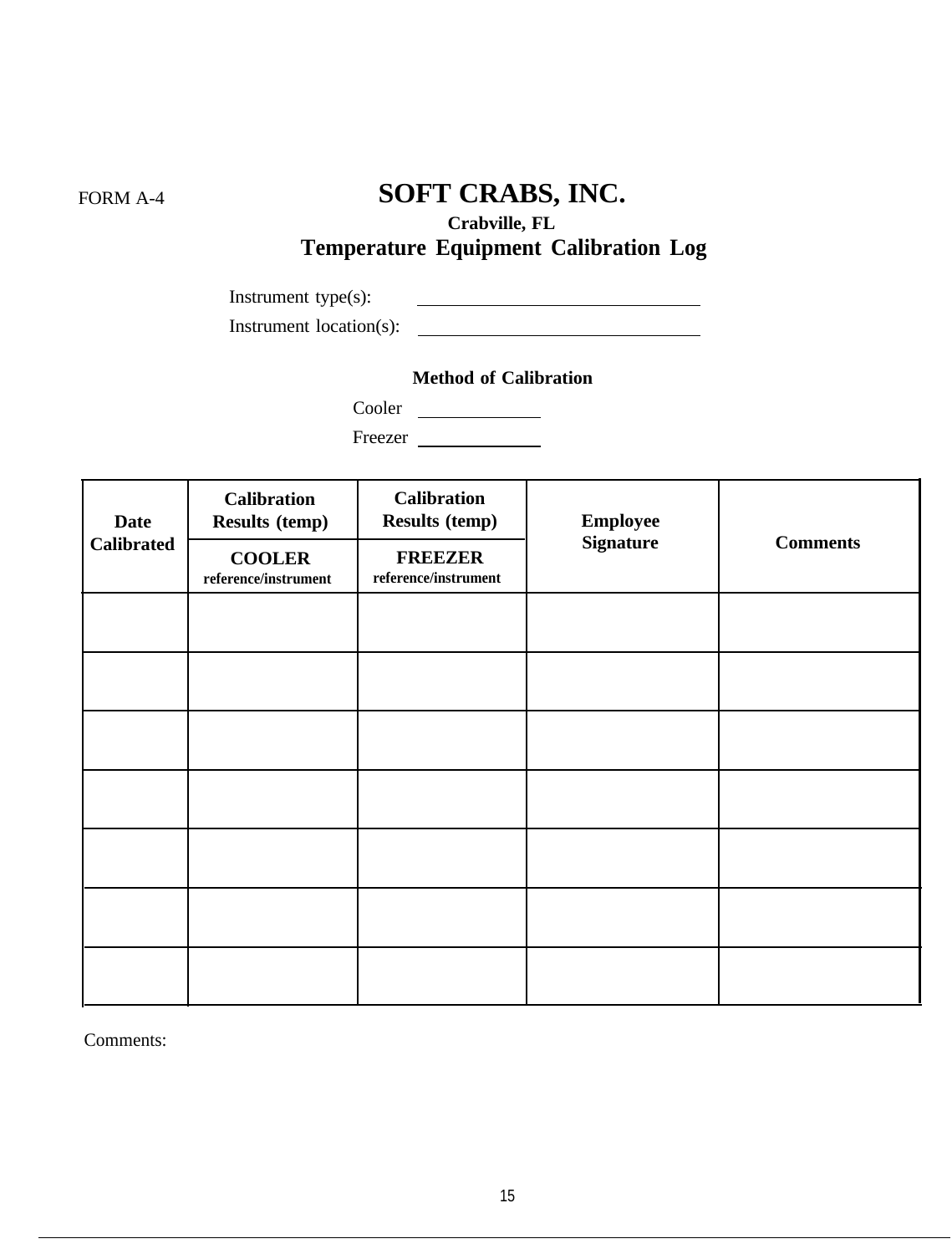### **FISHING VESSEL HACCP TRAINING FORM**

- 1. All product should be handled to prevent any type of contamination (dirty ice, dirty storage bin or containers, fuel, lubricants, used brine solutions, etc.)
- 2. Any ice bin for use on the product should be clean.
- 3. The deck and baskets used to handle products should be cleaned between catches. All baskets used should be color coded for use with this product.
- 4. Dockside and off-loading guidelines.
- 5. Others.

This information has been discussed or reviewed with:

Trainer Date Date Date

Employee/Crew Date Date Date Date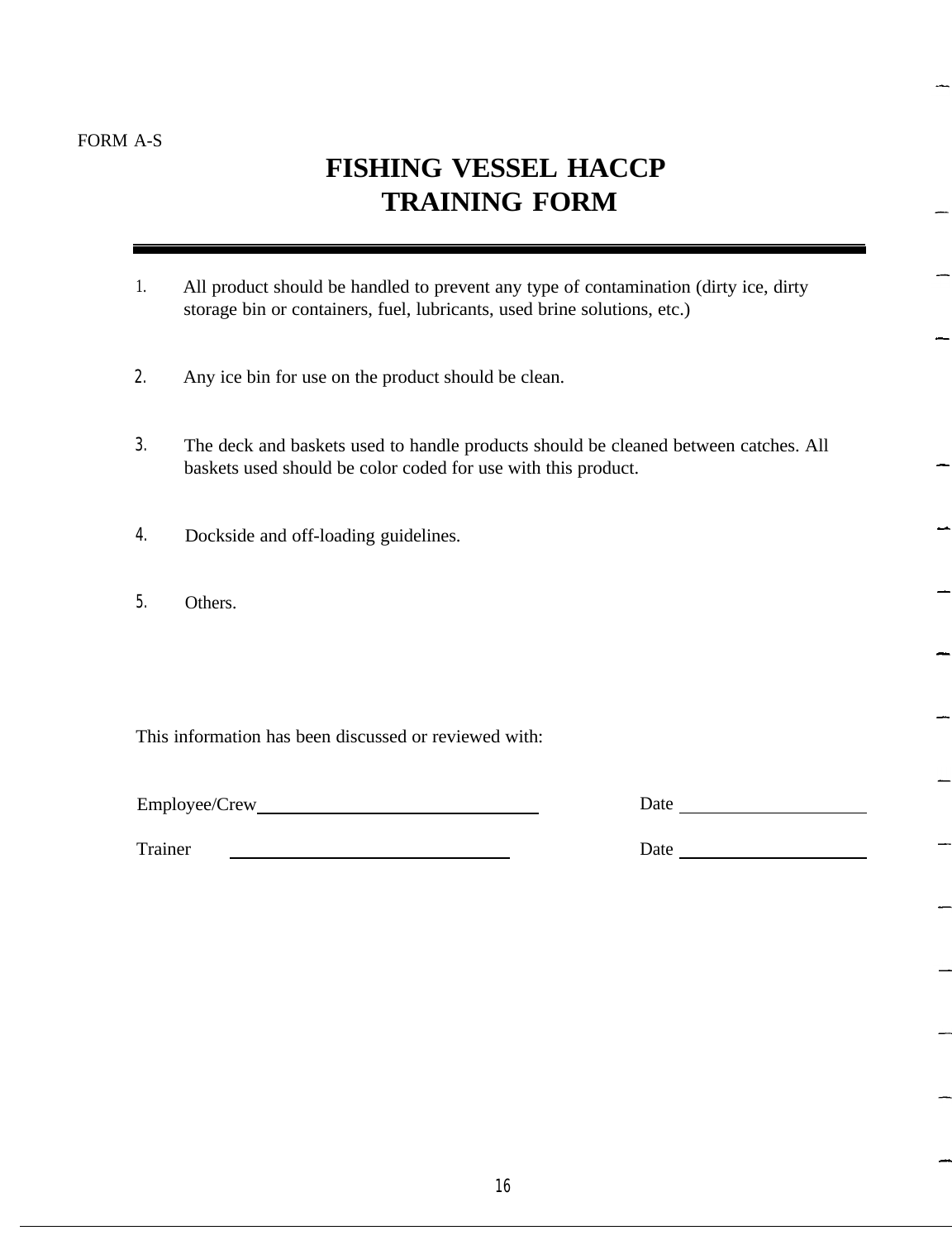### **Form B-l** DAILY SANITATION CHECK- PreOp \_\_\_

 $\frac{1}{\sqrt{1-\frac{1}{1-\frac{1}{1-\frac{1}{1-\frac{1}{1-\frac{1}{1-\frac{1}{1-\frac{1}{1-\frac{1}{1-\frac{1}{1-\frac{1}{1-\frac{1}{1-\frac{1}{1-\frac{1}{1-\frac{1}{1-\frac{1}{1-\frac{1}{1-\frac{1}{1-\frac{1}{1-\frac{1}{1-\frac{1}{1-\frac{1}{1-\frac{1}{1-\frac{1}{1-\frac{1}{1-\frac{1}{1-\frac{1}{1-\frac{1}{1-\frac{1}{1-\frac{1}{1-\frac{1}{1-\frac{1}{1-\frac{1}{1-\frac{1}{1-\frac{1}{1-\frac{1}{1-\$ 

| <b>SANITATION CHECKS</b>                      |                                                                                                                                      |              |             | Day 1 | Day 2 | Day 3 | Day 4 | Day 5 | Day 6     | Day 7                   |
|-----------------------------------------------|--------------------------------------------------------------------------------------------------------------------------------------|--------------|-------------|-------|-------|-------|-------|-------|-----------|-------------------------|
|                                               |                                                                                                                                      |              | <b>TIME</b> |       |       |       |       |       |           |                         |
| :lean and properly sanitized.                 | Work area in good order and not cluttered Work surfaces and areas                                                                    |              |             |       |       |       |       |       |           |                         |
|                                               | Equipment and facilities in good operating condition                                                                                 |              |             |       |       |       |       |       |           |                         |
|                                               | Work surfaces clean and sanitized between uses.                                                                                      |              |             |       |       |       |       |       |           |                         |
|                                               | Separate brushes, wiping clothes and containers used for cleaning<br>and sanitizing in the work area. Restrict use of wiping clothes |              |             |       |       |       |       |       |           |                         |
| day. Properly stored and protected.           | Utensils cleaned and sanitized after each operation and each work                                                                    |              |             |       |       |       |       |       |           |                         |
|                                               | Water supply approved and ice supply clean and protected.                                                                            |              |             |       |       |       |       |       |           |                         |
| Coolers and freezers clean and not cluttered. |                                                                                                                                      |              |             |       |       |       |       |       |           |                         |
| area to disposal                              | Dry and wet waste materials properly removed from the processing                                                                     |              |             |       |       |       |       |       |           |                         |
|                                               | Disposal area properly maintained to avoid odor and pest problems.                                                                   |              |             |       |       |       |       |       |           |                         |
|                                               | Grounds properly maintained to avoid pest problems.                                                                                  |              |             |       |       |       |       |       |           |                         |
|                                               |                                                                                                                                      |              |             |       |       |       |       |       |           |                         |
|                                               | Thermometers available, calibrated and used                                                                                          |              |             |       |       |       |       |       |           |                         |
| PERSONNEL CHECKS                              |                                                                                                                                      |              |             | Day 1 | Day 2 | Day 3 | Day 4 | Day 5 | Day 6     | Day 7                   |
| with foods or food operations                 | No person with illness, open or infected wounds allowed in contact                                                                   |              |             |       |       |       |       |       |           |                         |
| Persons with clean clothes                    |                                                                                                                                      |              |             |       |       |       |       |       |           |                         |
|                                               | Only authorized persons in the food processing area                                                                                  |              |             |       |       |       |       |       |           |                         |
|                                               | Hand wash facilities properly supplied and used                                                                                      |              |             |       |       |       |       |       |           |                         |
|                                               |                                                                                                                                      |              |             |       |       |       |       |       |           |                         |
| COOLER TEMPERATURE CHECKS                     |                                                                                                                                      |              |             | Day 1 | Day 2 | Day J | Day 4 | рау э | i da ya G | $\boldsymbol{\mu}$ ay / |
| Cooler Unit No.                               | <b>Best Temperature</b>                                                                                                              | Time /Temp.  |             |       |       |       |       |       |           |                         |
|                                               | 36 to 38° F                                                                                                                          | Time / Temp. |             |       |       |       |       |       |           |                         |
| Freezer Unit No.                              | <b>Best Temperature</b>                                                                                                              | Time / Temp. |             |       |       |       |       |       |           |                         |
|                                               | $-10^{\circ}$ - $0^{\circ}$ F                                                                                                        | Time / Temp. |             |       |       |       |       |       |           |                         |
| Cooler Unit No.                               | Best Temperature                                                                                                                     | Time / Temp. |             |       |       |       |       |       |           |                         |
|                                               | 36 to 38 °F                                                                                                                          | Time / Temp. |             |       |       |       |       |       |           |                         |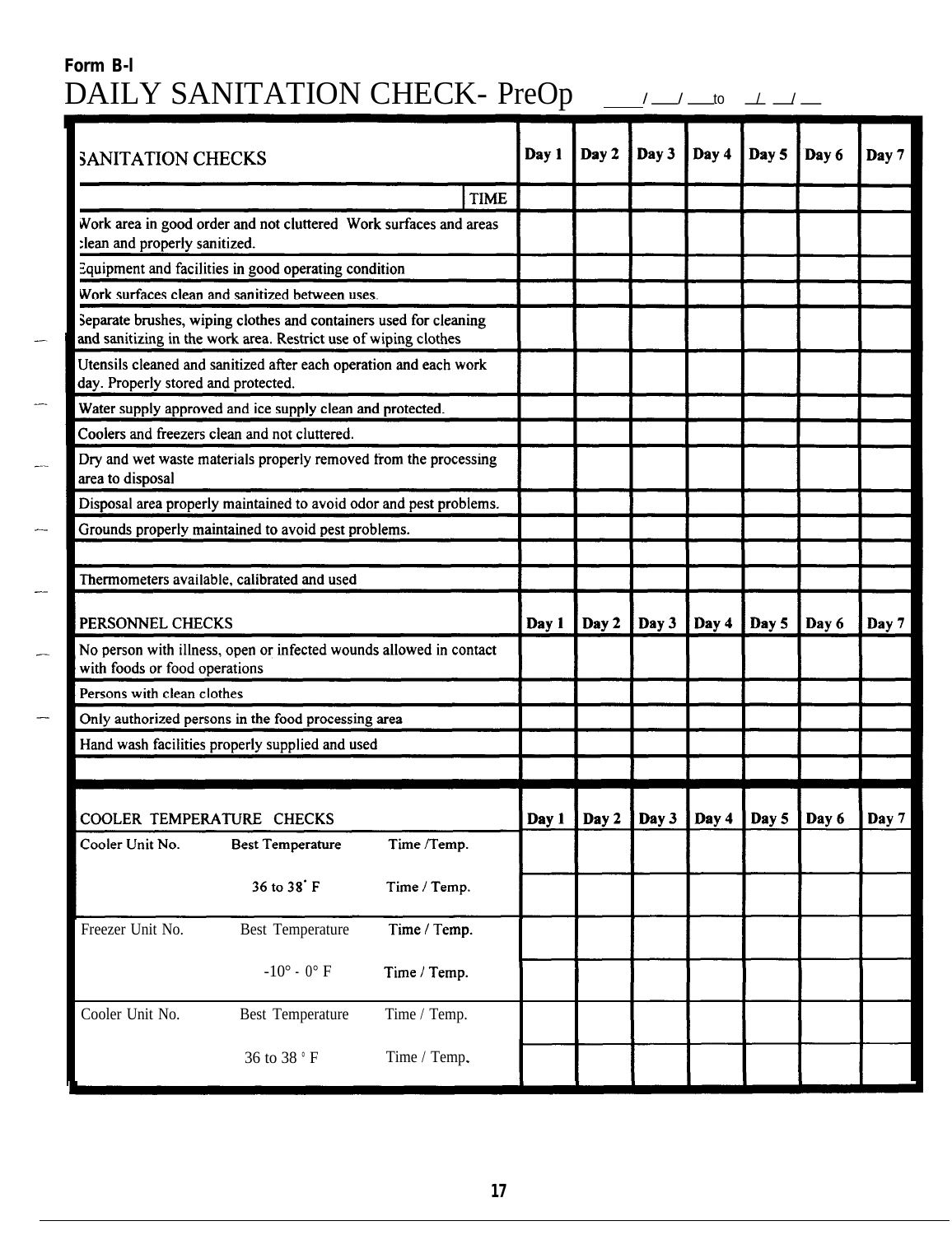| $\overline{F}$ FORM B-2       |                                |                                       |  |  |  |  |
|-------------------------------|--------------------------------|---------------------------------------|--|--|--|--|
|                               | <b>DISCREPANCY REPORT (DR)</b> |                                       |  |  |  |  |
| Firm:                         | Date:                          |                                       |  |  |  |  |
| <u>No:</u>                    | Supervisor:                    |                                       |  |  |  |  |
| <b>Problem or Discrepancy</b> |                                | <b>Solution or Corrective Actions</b> |  |  |  |  |
| <b>DDate:</b>                 | Date:                          |                                       |  |  |  |  |
|                               |                                |                                       |  |  |  |  |
|                               |                                |                                       |  |  |  |  |
|                               |                                |                                       |  |  |  |  |
|                               |                                |                                       |  |  |  |  |
|                               |                                |                                       |  |  |  |  |
|                               |                                |                                       |  |  |  |  |
|                               |                                |                                       |  |  |  |  |
|                               |                                |                                       |  |  |  |  |
|                               |                                |                                       |  |  |  |  |
|                               |                                |                                       |  |  |  |  |
|                               |                                |                                       |  |  |  |  |
| Review & Remarks:             | <b>Reviewers Name:</b>         | Date:                                 |  |  |  |  |
|                               |                                |                                       |  |  |  |  |
|                               |                                |                                       |  |  |  |  |
|                               |                                |                                       |  |  |  |  |
|                               |                                |                                       |  |  |  |  |